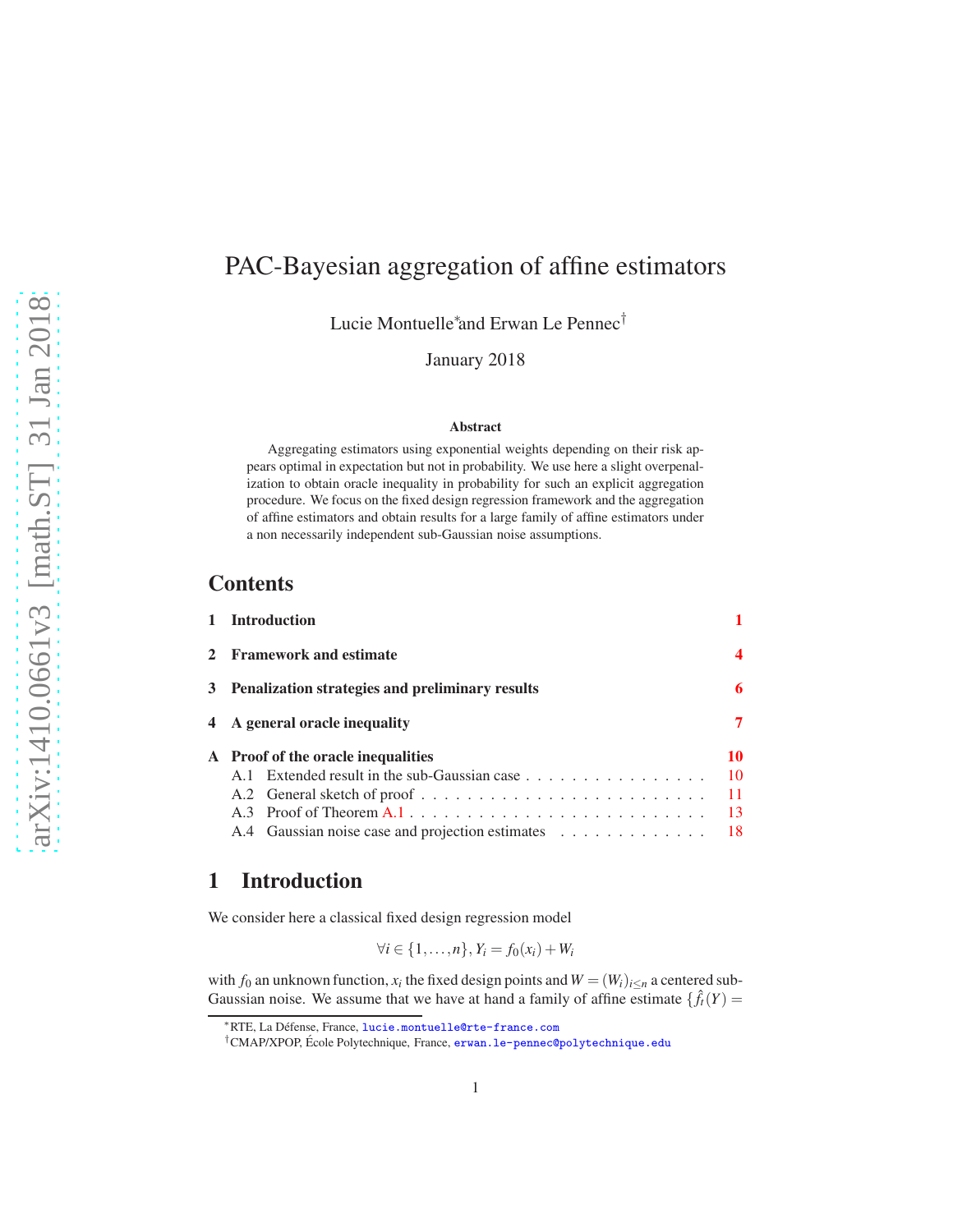$A_t Y + b_t | A_t \in \mathcal{S}_n^+( \mathbb{R}), b_t \in \mathbb{R}^n, t \in \mathcal{I} \},$  for instance a family of projection estimator, of linear ordered smoother in a basis or in a family of basis. The most classical way to use such a family is to select one of the estimate according to the observations, for instance using a penalized empirical risk principle. A better way is to combine linearly those estimates with weights depending of the observation. A simple strategy is the Exponential Weighting Average in which all those estimate are averaged with a weight proportional to  $\exp\left(-\frac{\tilde{r}_t}{\beta}\right)$  $\int \pi(t)$  where  $\tilde{r}_t$  is a (penalized) estimate of the risk of  $\hat{f}_t$ . This strategy is not new nor optimal as explained below but is widely used in practice. In this article, we analyze the performance of this simple EWA estimator by providing oracle inequalities in probability under mild sub-Gaussian assumption on the noise.

Our aim is to obtain the best possible estimate of the function  $f_0$  at the grid points. This setting is probably one of the most common in statistics and many regression estimators are available in the literature. For non parametric estimation, Nadaraya-Watson estimator [\[40,](#page-22-0) [53](#page-23-0)] and its fixed design counterpart [\[26](#page-21-0)] are widely used, just like projection estimators using trigonometric, wavelet [\[24](#page-21-1)] or spline [\[52](#page-23-1)] basis for example. In the parametric framework, least squares or maximum likelihood estimators are commonly employed, sometimes with minimization constraints, leading to LASSO [\[48\]](#page-23-2), ridge [\[34](#page-22-1)], elastic net [\[61](#page-24-0)], AIC [\[1\]](#page-19-0) or BIC [\[46\]](#page-23-3) estimates.

Facing this variety, the statistician may wonder which procedure provides the best estimation. Unfortunately, the answer depends on the data. For instance, a rectangular function is well approximated by wavelets but not by trigonometric functions. Since the best estimator is not known in advance, our aim is to mimic its performances in term of risk. This is theoretically guaranteed by an oracle inequality:

$$
R(f_0, \tilde{f}) \leq C_n \inf_{t \in \mathcal{T}} R(f_0, \hat{f}_t) + \varepsilon_n
$$

comparing the risk of the constructed estimator  $\tilde{f}$  to the risk of the best available procedure in the collection  $\{\hat{f}_t, t \in \mathcal{T}\}\)$ . Our strategy is based on convex combination of these preliminary estimators and relies on PAC-Bayesian aggregation to obtain a single adaptive estimator. We focus on a wide family, commonly used in practice : affine estimators  $\{\hat{f}_t(Y) = A_t(Y-b) + b + b_t | A_t \in \mathcal{S}_n^+(R), b_t \in \mathbb{R}^n, t \in \mathcal{F}\}\$  with  $b \in \mathbb{R}^n$  a common recentring.

Aggregation procedures have been introduced by Vovk [\[51\]](#page-23-4), Littlestone and Warmuth [\[38](#page-22-2)], Cesa-Bianchi et al. [\[14\]](#page-20-0), Cesa-Bianchi and Lugosi [\[13](#page-20-1)]. They are a central ingredient of bagging [\[9\]](#page-20-2), boosting [\[25,](#page-21-2) [45\]](#page-23-5) or random forest (Amit and Geman [\[3](#page-19-1)] or Breiman [\[10\]](#page-20-3); or more recently Biau et al. [\[8\]](#page-20-4), Biau and Devroye [\[7](#page-19-2)], Biau [\[6\]](#page-19-3), Genuer  $[27]$  $[27]$ .

The general aggregation framework is detailed in Nemirovski [\[41](#page-22-3)] and studied in Catoni [\[11](#page-20-5), [12](#page-20-6)] through a PAC-Bayesian framework as well as in Yang [\[54](#page-23-6), [55](#page-24-1), [56,](#page-24-2) [57,](#page-24-3) [58,](#page-24-4) [59,](#page-24-5) [60\]](#page-24-6). See for instance Tsybakov [\[50\]](#page-23-7) for a survey. Optimal rates of aggregation in regression and density estimation are studied by Tsybakov [\[49\]](#page-23-8), Lounici [\[39](#page-22-4)], Rigollet and Tsybakov [\[43\]](#page-23-9), Rigollet [\[42\]](#page-22-5) and Lecué [\[36\]](#page-22-6).

A way to translate the confidence of each preliminary estimate is to aggregate according to a measure exponentially decreasing when the estimate's risk rises. This widely used strategy is called exponentially weighted aggregation. More precisely,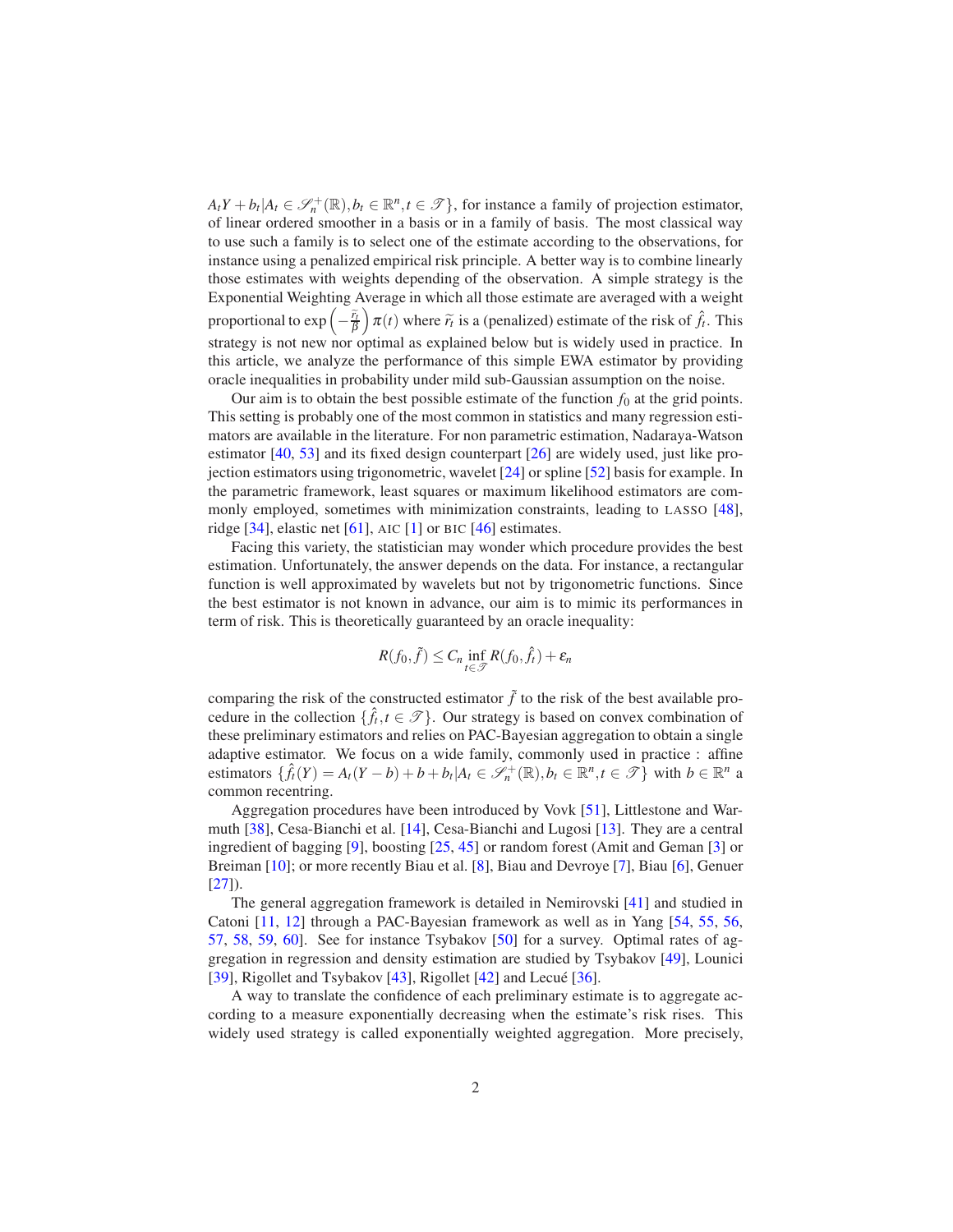as explained before, the weight of each element  $\hat{f}_t$  in the collection is proportional to  $\exp\left(-\frac{\widetilde{r}_t}{\beta}\right)$  $\int \pi(t)$  where  $\tilde{r}_t$  is a (penalized) estimate of the risk of  $\hat{f}_t$ ,  $\beta$  is a positive parameter, called the temperature, that has to be calibrated and  $\pi$  is a prior measure over  $\mathscr{T}$ . The main interest of exponential weights resides in Lemma [1](#page-10-1) [\[12](#page-20-6)] since they explicitly minimize the aggregated risk penalized by the Kullback-Leibler divergence to the prior measure  $\pi$ . Our aim is to give sufficient conditions on the risk estimate  $\tilde{r}_t$  and the temperature  $\beta$  to obtain an oracle inequality for the risk of the aggregate. Note that when the family  $\mathscr T$  is countable, the exponentially weighted aggregate is a weighted sum of the preliminary estimates.

This procedure has shown its efficiency, offering lower risk than model selection because we bet on several estimators. Aggregation of projections has already been addressed by Leung and Barron [\[37](#page-22-7)]. They have proved by the mean of an oracle inequality, that in expectation, the aggregate performs almost as well as the best projection in the collection. Those results have been extended to several settings and noise conditions [\[20](#page-21-4), [21,](#page-21-5) [22,](#page-21-6) [29](#page-21-7), [23,](#page-21-8) [5,](#page-19-4) [18](#page-20-7), [30,](#page-21-9) [47,](#page-23-10) [44](#page-23-11)] under a *frozen* estimator assumption: they should not depend on the observed sample. This restriction, not present in the work by Leung and Barron [\[37\]](#page-22-7), has been removed by Dalalyan and Salmon [\[19\]](#page-20-8) within the context of affine estimator and exponentially weighted aggregation. Nevertheless, they make additional assumptions on the matrices  $A_t$  and the Gaussian noise to obtain an optimal oracle inequality in expectation for affine estimates. Very sharp results have been obtained in Golubev [\[31](#page-21-10)], Chernousova et al. [\[15\]](#page-20-9) and Golubev and Ostobski [\[32\]](#page-22-8). Those papers, except the last one, study a risk in expectation.

Indeed, the Exponential Weighting Aggregation is not optimal anymore in probability. Dai et al. [\[16](#page-20-10)] have indeed proved the sub-optimality in deviation of exponential weighting, not allowing to obtain a sharp oracle inequality in probability. Under strong assumptions and independent noise, Bellec [\[4\]](#page-19-5) provides a sharp oracle inequality with optimal rate for another aggregation procedure called Q-aggregation. It is similar to exponential weights but the criterion to minimize is modified and the weights no longer are explicit. Results for the original EWA scheme exists nevertheless but with a constant strictly larger than 1 in the oracle inequality. [\[17](#page-20-11)] obtain for instance a result under a Gaussian white noise assumption by penalizing the risk in the weights and taking a temperature at least 20 times greater than the noise variance. Golubev and Ostobski [\[32](#page-22-8)] does not use an overpenalization but assume some ordered structure on the estimate to obtain a result valid even for low temperature. An unpublished work, by [\[28](#page-21-11)], provides also weak oracle inequality with high probability for projection estimates on non linear models. Alquier and Lounici [\[2](#page-19-6)] consider *frozen* and bounded preliminary estimators and obtain a sharp oracle inequality in deviation for the excess risk under a sparsity assumption, if the regression function is bounded, with again a modified version of exponential weights.

In this article, we will play on both the temperature and the penalization. We will be able to obtain oracle inequalities for the Exponential Weighting Aggregation under a general sub-Gaussian noise assumption that does not require a coordinate independent setting. We conduct an analysis of the relationship between the choice of the penalty and the minimal temperature. In particular, we show that there is a continuum between the usual noise based penalty and a sup norm type one allowing a *sharp* oracle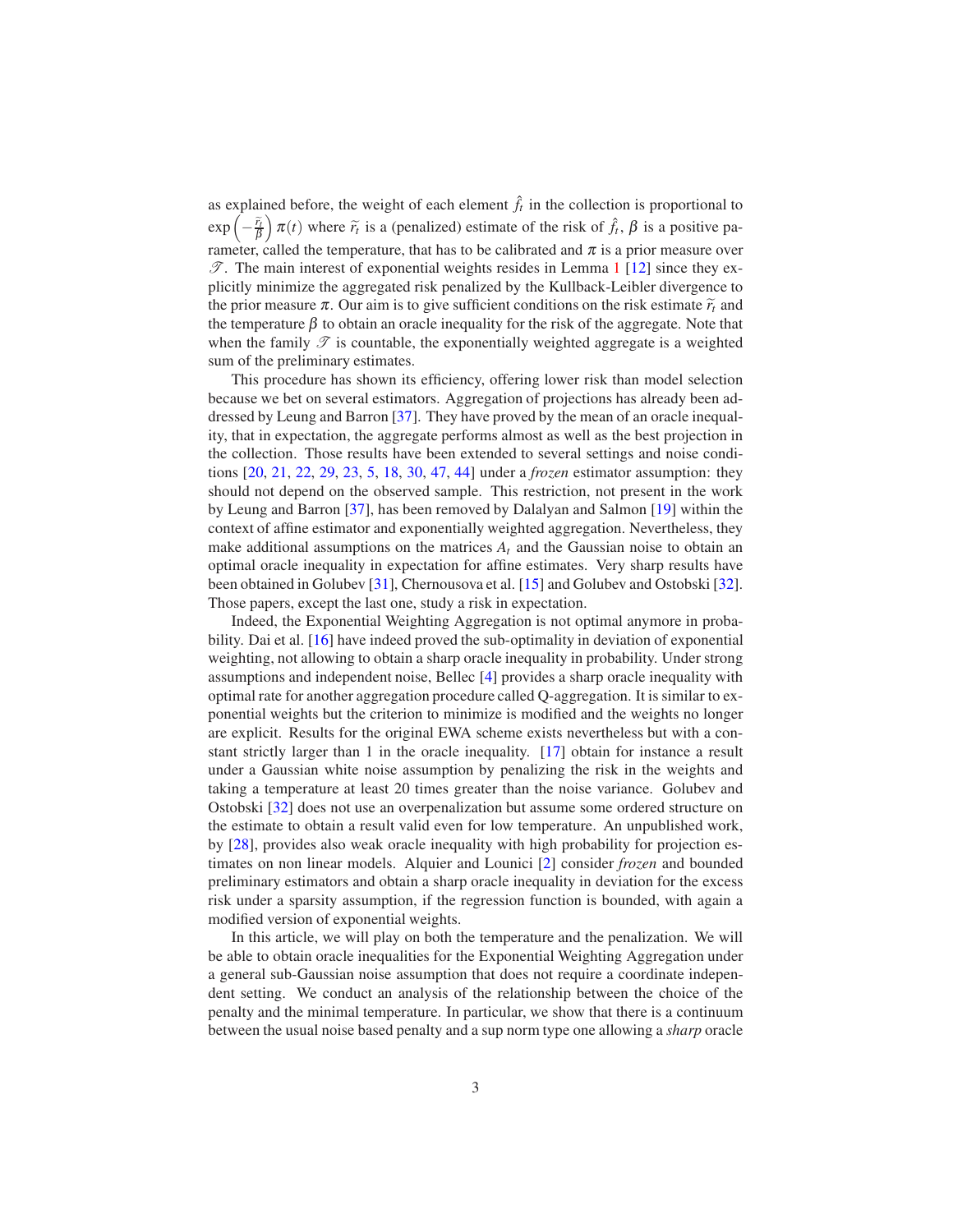<span id="page-3-0"></span>inequality.

### 2 Framework and estimate

Recall that we observe

$$
\forall i \in \{1,\ldots,n\}, Y_i = f_0(x_i) + W_i
$$

with  $f_0$  an unknown function and  $x_i$  the fixed grid points. Our only assumption will be on the noise. We do not assume any independence between the coordinates *W<sup>i</sup>* but only that  $W = (W_i)_{i \le n} \in \mathbb{R}^n$  is a centered sub-Gaussian variable. More precisely, we assume that  $\mathbb{E}(W) = 0$  and there exists  $\sigma^2 \in \mathbb{R}^+$  such that

$$
\forall \alpha \in \mathbb{R}^n, \mathbb{E}\left[\exp\left(\alpha^{\top}W\right)\right] \leq \exp\left(\frac{\sigma^2}{2} ||\alpha||_2^2\right),\
$$

where  $\|\cdot\|_2$  is the usual euclidean norm in  $\mathbb{R}^n$ . If *W* is a centered Gaussian vector with covariance matrix  $\Sigma$  then  $\sigma^2$  is nothing but the largest eigenvalue of  $\Sigma$ .

The quality of our estimate will be measured through its error at the design points. More precisely, we will consider the classical euclidean loss, related to the squared norm

$$
||g||_2^2 = \sum_{i=1}^n g(x_i)^2.
$$

Thus, our unknown is the vector  $(f_0(x_i))_{i=1}^n$  rather than the function  $f_0$ .

As announced, we will consider affine estimators  $\hat{f}_t(Y) = A_t(Y-b) + b + b_t$  corresponding to affine smoothed projection.

We will assume that

$$
\hat{f}_t(Y) = A_t(Y - b) + b + b_t = \sum_{i=1}^n \rho_{t,i} \langle Y - b, g_{t,i} \rangle g_{t,i} + b + b_t
$$

where  $(g_{t,i})_{i=1}^n$  is an orthonormal basis,  $(\rho_{t,i})_{i=1}^n$  a sequence of non-negative real numbers and  $b_t \in \mathbb{R}^n$ . By construction,  $A_t$  is thus a symmetric positive semi-definite real matrix. We assume furthermore that the matrix collection  ${A_t}_{t \in \mathcal{T}}$  is such that  $\sup_{t \in \mathcal{T}} ||A_t||_2 \leq 1$ . For sake of simplicity, we only use the notation  $f_t(Y) = A_t(Y - Y)$  $b$ ) +  $b$  +  $b$ <sup>t</sup> in the following.

To define our estimate from the collection  $\{\hat{f}_t(Y) = A_t Y + b_t | A_t \in \mathcal{S}_n^+( \mathbb{R} ), b_t \in \mathbb{R} \}$  $\mathbb{R}^n, t \in \mathcal{T}$ , we specify the estimate  $\tilde{r}_t$  of the (penalized) risk of the estimator  $\hat{f}_t(Y)$ , choose a prior probability measure  $\pi$  over  $\mathcal{T}$  and a temperature  $\beta > 0$ . We define the exponentially weighted measure  $\rho_{EWA}$ , a probability measure over  $\mathscr{T}$ , by

$$
d\rho_{EWA}(t) = \frac{\exp\left(-\frac{1}{\beta}\widetilde{r}_t\right)}{\int \exp\left(-\frac{1}{\beta}\widetilde{r}_{t'}\right)d\pi(t')}d\pi(t)
$$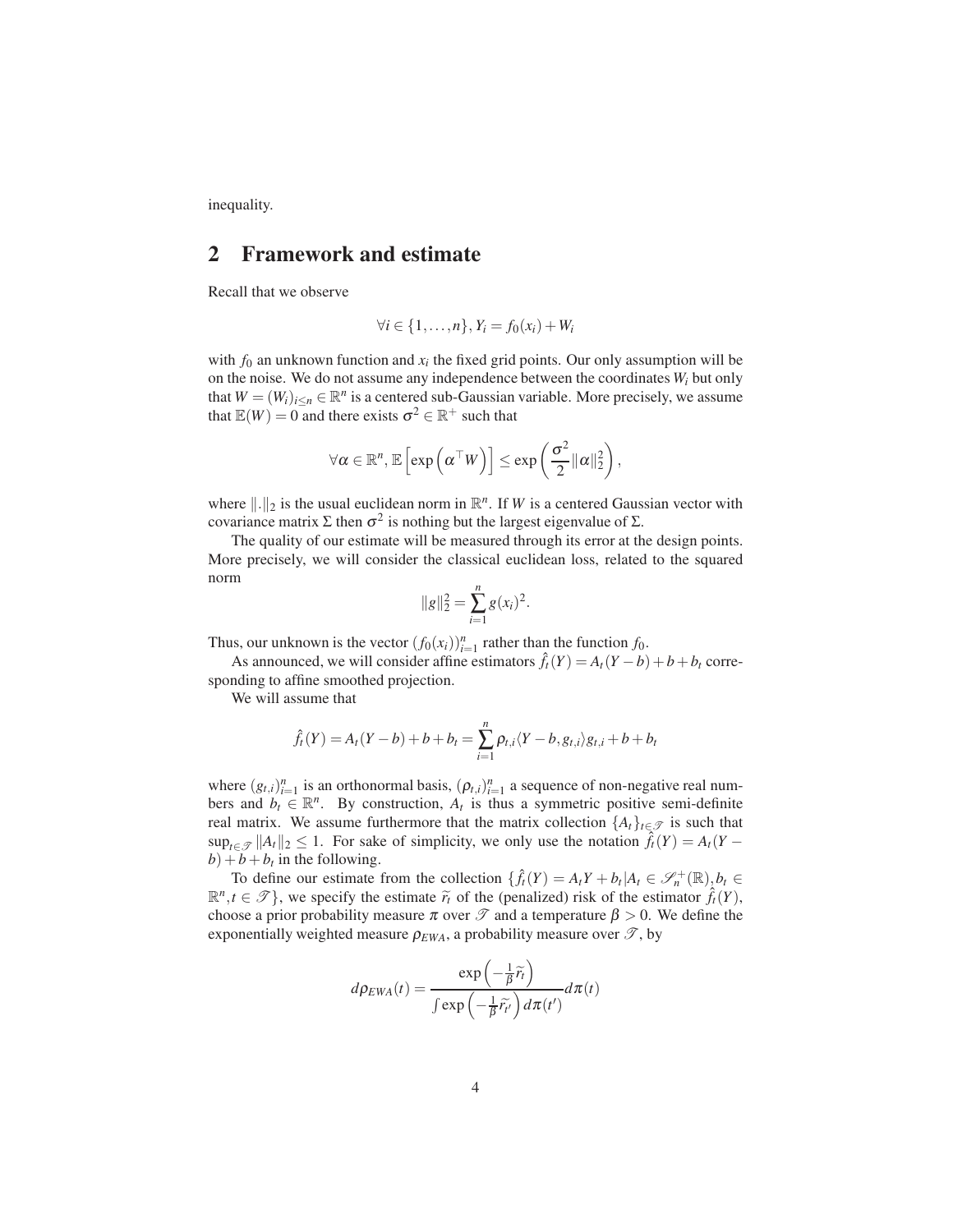and the exponentially weighted aggregate  $f_{EWA}$  by  $f_{EWA} = \int \hat{f}_t d\rho_{EWA}(t)$ . If  $\mathcal{T}$  is countable then

$$
f_{EWA} = \sum_{t \in \mathcal{T}} \frac{e^{-\widetilde{r}_t/\beta} \pi_t}{\sum_{t' \in \mathcal{T}} e^{-\widetilde{r}_{t'}/\beta} \pi_{t'}} \hat{f}_t.
$$

This construction naturally favors low risk estimates. When the temperature goes to zero, this estimator becomes very similar to the one minimizing the risk estimate while it becomes an indiscriminate average when  $\beta$  grows to infinity. The choice of the temperature appears thus to be crucial and a low temperature seems to be desirable.

Our choice for the risk estimate  $\tilde{r}_t$  is to use the classical Stein unbiased estimate, which is sufficient to obtain optimal oracle inequalities in expectation,

$$
r_t = ||Y - \hat{f}_t(Y)||_2^2 + 2\sigma^2 \text{Tr}(A_t) - n\sigma^2
$$

and add a penalty  $pen(t)$ . We will consider simultaneously the case of a penalty independent of  $f_0$  and the one where the penalty may depend on an upper bound of (kind of) sup norm.

More precisely, we allow the use, at least in the analysis, of an upper bound  $||f_0 - b||_{\infty}$  which can be thought as the supremum of the sup norm of the coefficients of *f*<sub>0</sub> in any basis appearing in  $\mathscr{T}$ . Indeed, we define  $\left\|\widetilde{f_0 - b}\right\|_{\infty}$  as the smallest nonnegative real number *C* such that for any  $t \in \mathcal{T}$ ,

$$
||A_t(f_0-b)||_2^2 \leq C^2 \operatorname{Tr}(A_t^2).
$$

By construction,  $\|\widetilde{f_0 - b}\|_{\infty}$  is smaller than the sup norm of any coefficients of  $f_0 - b$ in any basis appearing in the collection of estimators. Note that  $\|\widetilde{f_0 - b}\|_{\infty}$  can also be upper bounded by  $||f_0 - b||_1$ ,  $||f_0 - b||_2$  or  $\sqrt{n}||f_0 - b||_{\infty}$  where the  $\ell_1$  and sup norm can be taken in any basis.

Our aim is to obtain sufficient conditions on the penalty  $pen(t)$  and the temperature  $\beta$  so that an oracle inequality of type

$$
||f_0 - f_{EWA}||_2^2 \le \inf_{\mu \in \mathcal{M}_+^1(\mathcal{F})} (1 + \varepsilon) \int ||f_0 - \hat{f}_t||_2^2 d\mu(t) + (1 + \varepsilon') \left( \int \text{price}(t) d\mu(t) + 2\beta \text{KL}(\mu, \pi) + \beta \ln \frac{1}{\eta} \right)
$$

holds either in probability or in expectation. Here,  $\varepsilon$  and  $\varepsilon'$  are some small non-negative numbers possibly equal to 0 and price( $t$ ) a loss depending on the choice of pen( $t$ ) and β. When  $\mathcal T$  is countable, such an oracle proves that the risk of our aggregate estimate is of the same order as the one of the best estimate in the collection as it implies

$$
||f_0 - f_{EWA}||_2^2 \le \inf_{t \in \mathcal{F}} \left\{ (1+\varepsilon) ||f_0 - \hat{f}_t||_2^2 + (1+\varepsilon') \left( \text{price}(t) + \beta \ln \frac{1}{\pi(t)^2 \eta} \right) \right\}.
$$

Before stating our more general result, which is in Section [4,](#page-6-0) we provide a comparison with some similar results in the literature on the countable  $\mathscr T$  setting.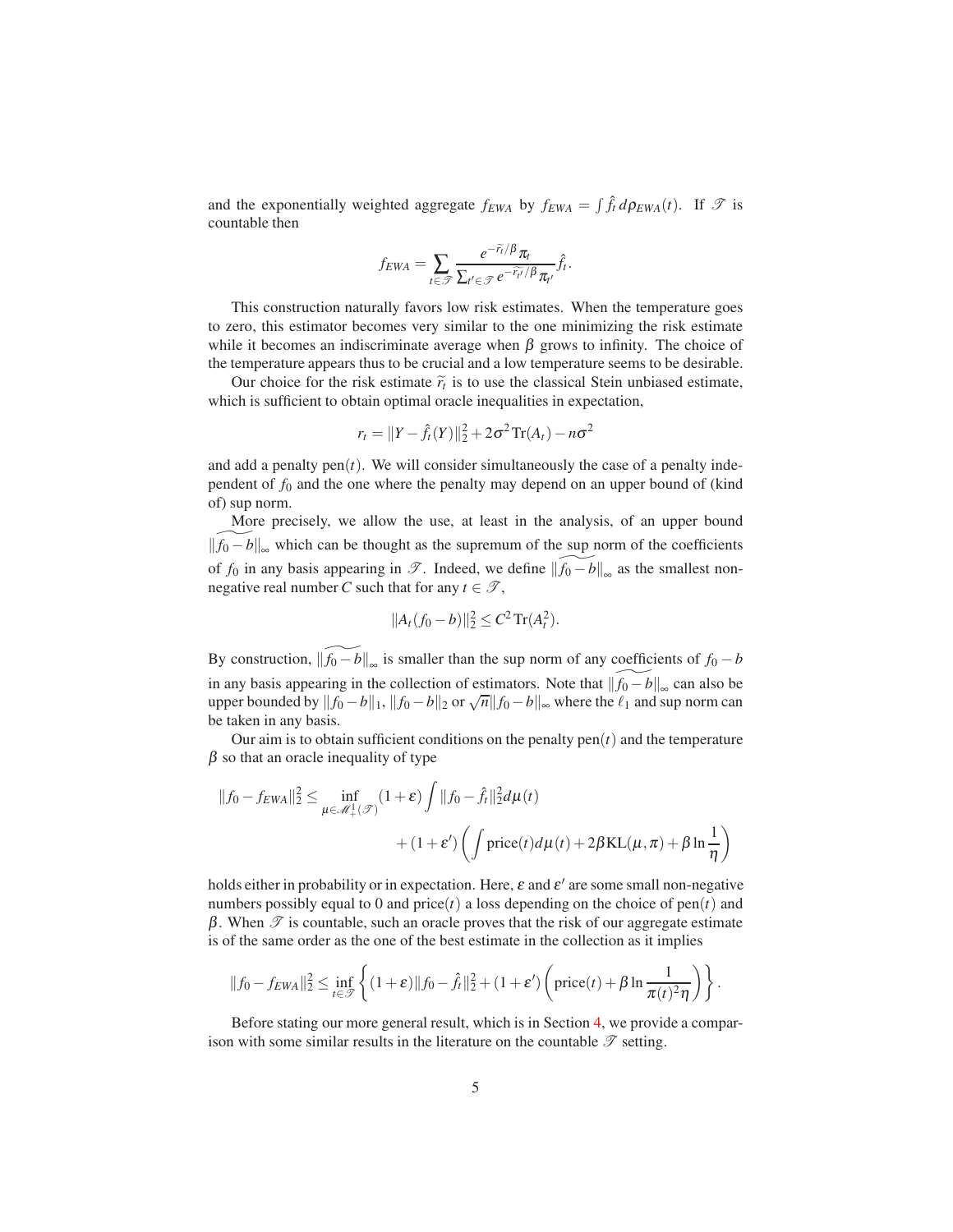### <span id="page-5-0"></span>3 Penalization strategies and preliminary results

The most similar result in the literature is the one from Dai et al. [\[17](#page-20-11)] which holds under a Gaussian white noise assumption and uses a penalty proportional to the known variance  $\sigma^2$ :

**Proposition 1** (Dai et al. [\[17\]](#page-20-11)). *If*  $pen(t) = 2\sigma^2 \text{Tr}(A_t)$ *, and*  $\beta \ge 4\sigma^2 16$ *, then for all*  $\eta > 0$ *, with probability at least*  $1 - \eta$ *,* 

$$
||f_0 - f_{EWA}||^2 \le \min_t \left\{ \left( 1 + \frac{128\sigma^2}{3\beta} \right) ||f_0 - \hat{f}_t||^2 + 8\sigma^2 \operatorname{Tr}(A_t) + 3\beta \ln \frac{1}{\pi_t} + 3\beta \ln \frac{1}{\eta} \right\}.
$$

Our result generalizes this result to the non necessarily independent sub-Gaussian noise. We obtain

<span id="page-5-1"></span>**Proposition 2.** If 
$$
\beta \ge 20\sigma^2
$$
, there exists  $\gamma \in [0, 1/2)$ , such that if  
pen(t)  $\ge \frac{4\sigma^2}{\beta - 4\sigma^2}$  Tr( $A_t^2$ ) $\sigma^2$ , for any  $\eta > 0$ , with probability at least  $1 - \eta$ ,

$$
||f_0 - f_{EWA}||^2 \le \inf_t \left\{ \left( 1 + \frac{4\gamma}{1 - 2\gamma} \right) ||f_0 - \hat{f}_t||^2 + \left( 1 + \frac{2\gamma}{1 - 2\gamma} \right) \left( \text{pen}(t) + 2\sigma^2 \operatorname{Tr}(A_t) + 2\beta \ln \frac{1}{\pi_t} + \beta \ln \frac{1}{\eta} \right) \right\}.
$$

The parameter  $\gamma$  is explicit and satisfies  $\varepsilon = O(\frac{\sigma^2}{\beta})$  $\frac{\sigma^2}{\beta}$ ). We recover thus a similar weak oracle inequality under a weaker assumption on the noise. It should be noted that [\[4](#page-19-5)] obtains a sharp oracle inequality for a slightly different aggregation procedure but only under the very strong assumption that  $\text{Tr}(A_t) \leq \ln \frac{1}{\pi(t)}$ .

Following Guedj and Alquier [\[33](#page-22-9)], a lower bound on the penalty, that involves the sup norm of  $f_0$ , can be given. In that case, the oracle inequality is sharp as  $\varepsilon = \varepsilon' = 0$ . Furthermore, the parameter  $\gamma$  is not necessary and the minimum temperature is lower.

<span id="page-5-2"></span>**Proposition 3.** *If*  $\beta > 4\sigma^2$ , and

pen(t) 
$$
\geq \frac{4\sigma^2}{\beta - 4\sigma^2} \left( \sigma^2 \text{Tr}(A_t^2) + 2 \left[ \|\widetilde{f_0 - b}\|_{\infty}^2 \text{Tr}(A_t^2) + \|b_t\|_2^2 \right] \right)
$$
,

*then for any*  $\eta > 0$ *, with probability at least*  $1 - \eta$ *,* 

$$
||f_0 - f_{EWA}||^2 \le \inf_{t} \{ ||f_0 - \hat{f}_t||^2 + 2\sigma^2 \text{Tr}(A_t) + \frac{8\sigma^2}{\beta - 4\sigma^2} \left[ ||\widetilde{f_0 - b}||_{\infty}^2 \text{Tr}(A_t^2) + ||b_t||_2^2 \right] + \text{pen}(t) + 2\beta \ln \frac{1}{\pi_t} + \beta \ln \frac{1}{\eta} \}.
$$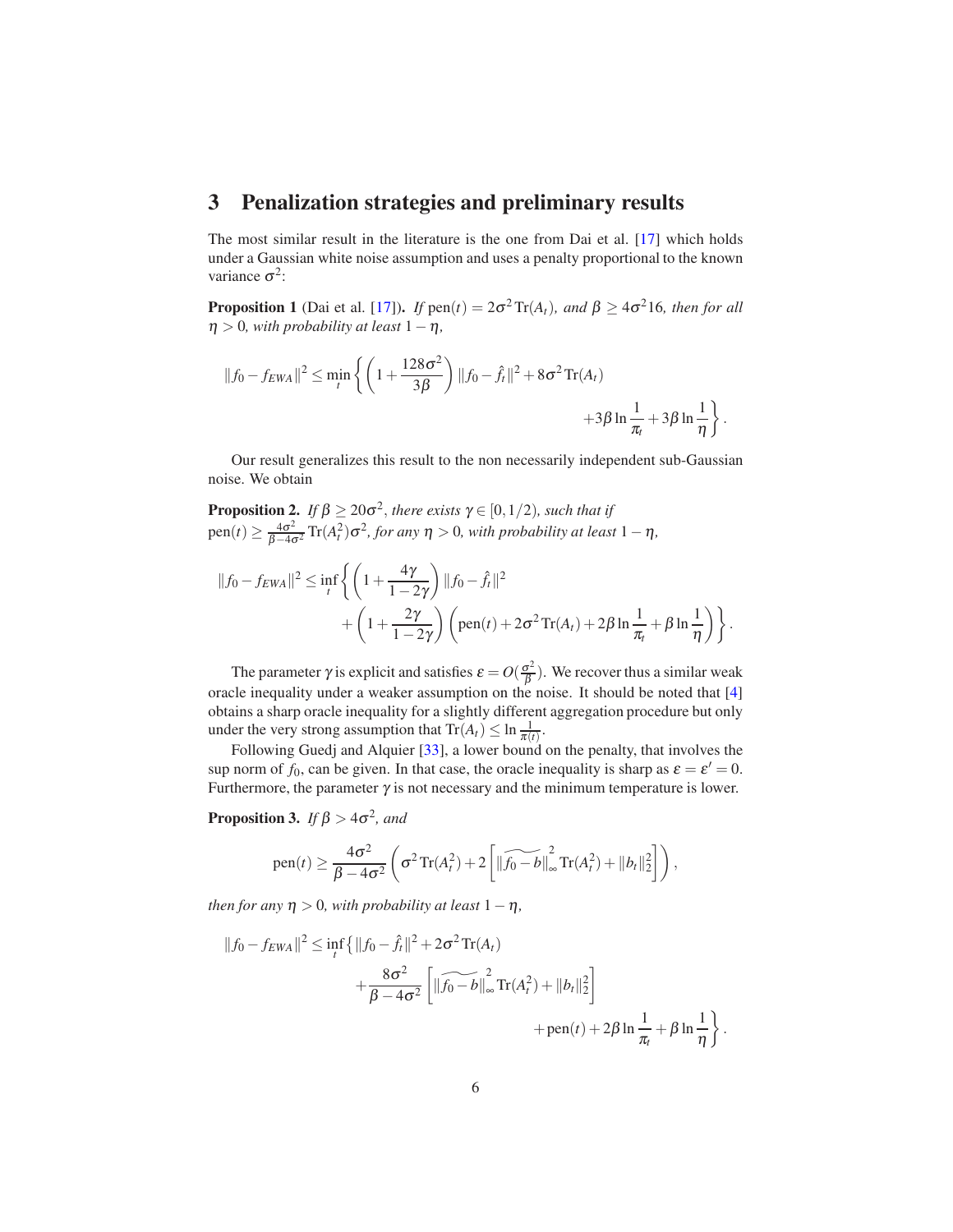The two results can be combined in a single one. Indeed, to obtain the first oracle inequality, we rely in the proof on bounds of type

$$
\|(A_t - A_u)f_0 + b_t - b_u\|_2^2 \leq C_1 \|\hat{f}_t - f_0\|_2^2 + C_2 \|\hat{f}_u - f_0\|_2^2,
$$

with some constants  $C_1$  and  $C_2$  depending on  $\gamma$  which allows to link  $|A_t f_0 + b_t - A_u f_0 + b_t|$  $|b_u||_2^2$  to  $||A_tY + b_t - f_0||_2^2$  and  $||A_uY + b_u - f_0||_2^2$ . Whereas, for the second inequality we rely on bounds of type

$$
||(A_t - A_u)f_0 + b_t - b_u||_2^2 \le 4(||A_t f_0||_2^2 + ||A_u f_0||_2^2 + ||b_t||_2^2 + ||b_u||_2^2)
$$
  

$$
\le 4 \left[ \left| \widetilde{f_0} \right|_{\infty}^2 (\text{Tr}(A_t^2) + \text{Tr}(A_u^2)) + ||b_t||_2^2 + ||b_u||_2^2 \right].
$$

Combining these two upper bounds produce weak oracle inequalities for a wider range of temperatures than Proposition [2,](#page-5-1) drawing a continuum between Proposition [2](#page-5-1) and Proposition [3.](#page-5-2) More precisely, one obtains

<span id="page-6-1"></span>**Proposition 4.** *For any*  $\delta \in [0,1]$ *, if*  $\beta \ge 4\sigma^2 V(1+4\delta)$  *and*  $\beta > 4\sigma^2 V$ *, there exists*  $\gamma \geq 0$ *, such that if* 

pen(t) 
$$
\geq \frac{4\sigma^2}{\beta - 4\sigma^2 V} \left( \sigma^2 \text{Tr}(A_t^2) + 2(1 - \delta)(1 + 2\gamma V)^2 \left[ \|\widetilde{f_0}\|_{\infty}^2 \text{Tr}(A_t^2) + \|b_t\|_2^2 \right] \right),
$$

*then for any*  $\eta > 0$ *, with probability at least*  $1 - \eta$ *,* 

$$
||f_0 - f_{EWA}||^2 \le \inf_t \left\{ (1+\varepsilon) ||f_0 - \hat{f}_t||^2 + (1+\varepsilon') \left( \text{price}(t) + 2\beta \ln \frac{1}{\pi_t} + \beta \ln \frac{1}{\eta} \right) \right\}.
$$

with  $\varepsilon = \frac{4V^2\gamma}{(2V - 1)(4)}$  $\frac{4V^2\gamma}{(2V-1)(1-2V\gamma)}$ ,  $\varepsilon' = \frac{2V\gamma}{1-2V}$  $\frac{2V}{1-2V\gamma}$  and

$$
price(t) = pen(t) + 2\sigma^2 Tr(A_t) + \frac{8\sigma^2(1-\delta)(1+2\gamma V)^2}{\beta - 4\sigma^2 V} \left[ \|\widetilde{f_0}\|_{\infty}^2 Tr(A_t^2) + \|b_t\|_2^2 \right].
$$

The convex combination parameter  $\delta$  measures the account for signal to noise ratio in the penalty. We are now ready to state the central result of this paper, which gives an explicit expression for  $\gamma$  and introduce an optimization parameter  $\nu > 0$ .

## <span id="page-6-0"></span>4 A general oracle inequality

We consider now the general case for which  $\mathscr T$  is not necessarily countable. Recall that we have defined the exponentially weighted measure  $\rho_{EWA}$ , a probability measure over  $\mathscr{T}$ , by

$$
d\rho_{EWA}(t) = \frac{\exp\left(-\frac{1}{\beta}\widetilde{r}_t\right)}{\int \exp\left(-\frac{1}{\beta}\widetilde{r}_{t'}\right)d\pi(t')}d\pi(t)
$$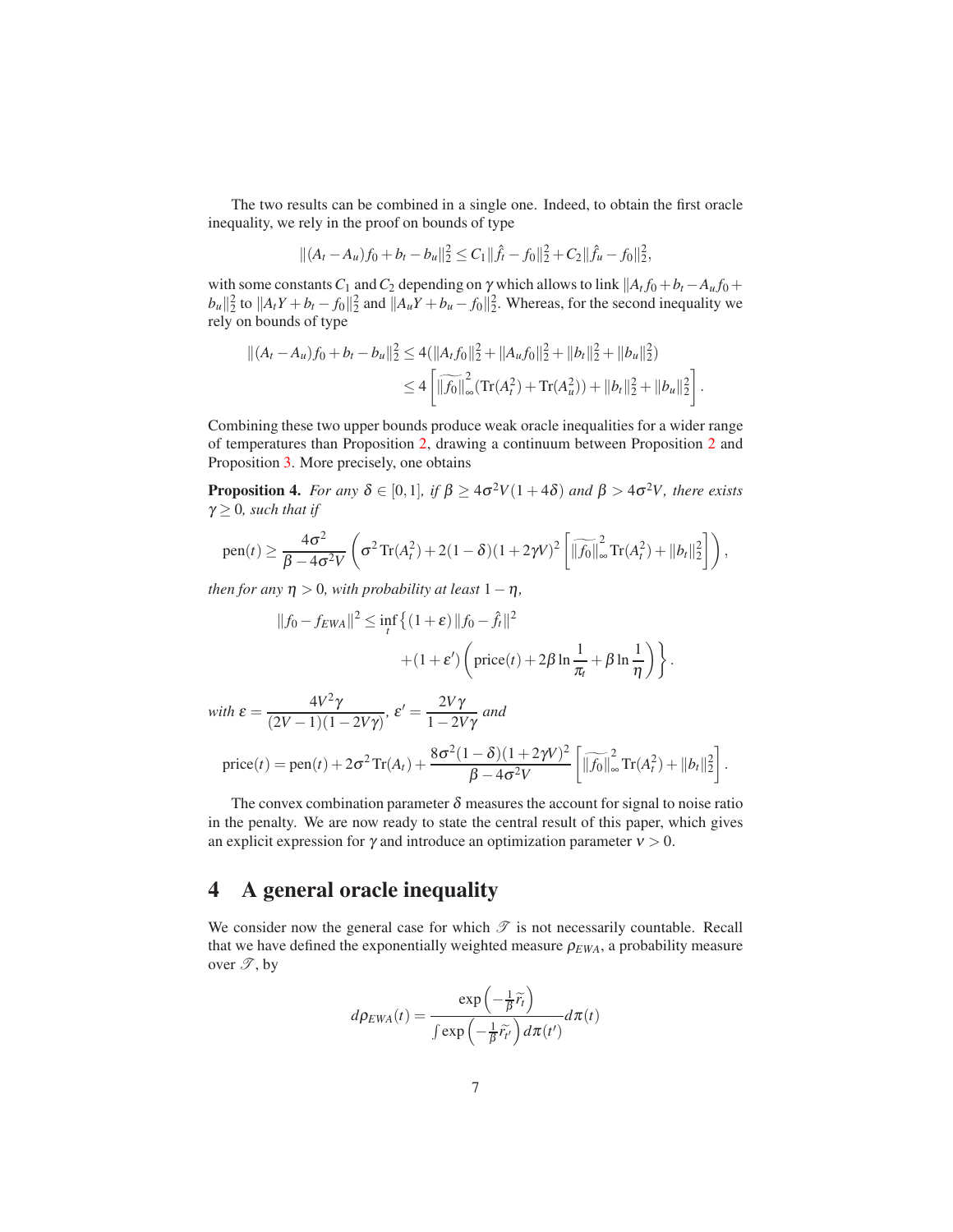and the exponentially weighted aggregate  $f_{EWA}$  by  $f_{EWA} = \int \hat{f}_t d\rho_{EWA}(t)$ . We will directly consider a lower bound on the penalty of the same type than in Proposition [4](#page-6-1) and propositions similar to Propositions [2](#page-5-1) and [3](#page-5-2) will be obtained as straightforward corollaries.

Our main contribution is the following two similar theorems:

<span id="page-7-0"></span>**Theorem 4.1.** *For any*  $\beta \ge 20\sigma^2$ *, let* 

$$
\gamma = \frac{\beta - 12\sigma^2 - \sqrt{\beta - 4\sigma^2}\sqrt{\beta - 20\sigma^2}}{16\sigma^2}.
$$

*If for any*  $t \in \mathcal{T}$ ,

pen
$$
(t) \geq \frac{4\sigma^2}{\beta - 4\sigma^2} \sigma^2 \text{Tr}(A_t^2),
$$

*then*

• *for any*  $\eta \in (0,1]$ *, with probability at least*  $1-\eta$ *,* 

$$
||f_0 - f_{EWA}||_2^2 \le \inf_{\mu \in \mathcal{M}_+^1(\mathcal{F})} \left(1 + \frac{4\gamma}{1 - 2\gamma}\right) \int ||f_0 - \hat{f}_t||_2^2 d\mu(t) + \left(1 + \frac{2\gamma}{1 - 2\gamma}\right) \int \text{pen}(t) + 2\sigma^2 \text{Tr}(A_t) d\mu(t) + \beta \left(1 + \frac{2\gamma}{1 - 2\gamma}\right) \left(2\text{KL}(\mu, \pi) + \ln\frac{1}{\eta}\right).
$$

• *Furthermore*

$$
\mathbb{E}||f_0 - f_{EWA}||_2^2 \le \inf_{\mu \in \mathcal{M}_+^1(\mathcal{T})} \left(1 + \frac{4\gamma}{1 - 2\gamma}\right) \int \mathbb{E}||f_0 - \hat{f}_t||_2^2 d\mu(t) + \left(1 + \frac{2\gamma}{1 - 2\gamma}\right) \int \text{pen}(t) + 2\sigma^2 \text{Tr}(A_t) d\mu(t) + 2\beta \left(1 + \frac{2\gamma}{1 - 2\gamma}\right) \text{KL}(\mu, \pi).
$$

and

<span id="page-7-1"></span>**Theorem 4.2.** *For any*  $\delta \in [0,1]$ *, if*  $\beta > 4\sigma^2$ *, If for any*  $t \in \mathcal{T}$ *,* 

pen(t) 
$$
\geq \frac{4\sigma^2}{\beta - 4\sigma^2} \left( \sigma^2 \text{Tr}(A_t^2) + 2 \left[ \|\widetilde{f_0 - b}\|_{\infty}^2 \text{Tr}(A_t^2) + \|b_t\|_2^2 \right] \right),
$$

*then*

• *for any*  $\eta \in (0,1]$ *, with probability at least*  $1-\eta$ *,* 

$$
||f_0 - f_{EWA}||_2^2 \le \inf_{\mu \in \mathcal{M}_+^1(\mathcal{F})} \int ||f_0 - \hat{f}_t||_2^2 d\mu(t) + \int \text{pen}(t) + 2\sigma^2 \text{Tr}(A_t) + \frac{8\sigma^2}{\beta - 4\sigma^2} \left[ ||\widehat{f_0 - b}||_{\infty}^2 \text{Tr}(A_t^2) + ||b_t||_2^2 \right] d\mu(t) + \beta \left( 2\text{KL}(\mu, \pi) + \ln \frac{1}{\eta} \right)
$$

.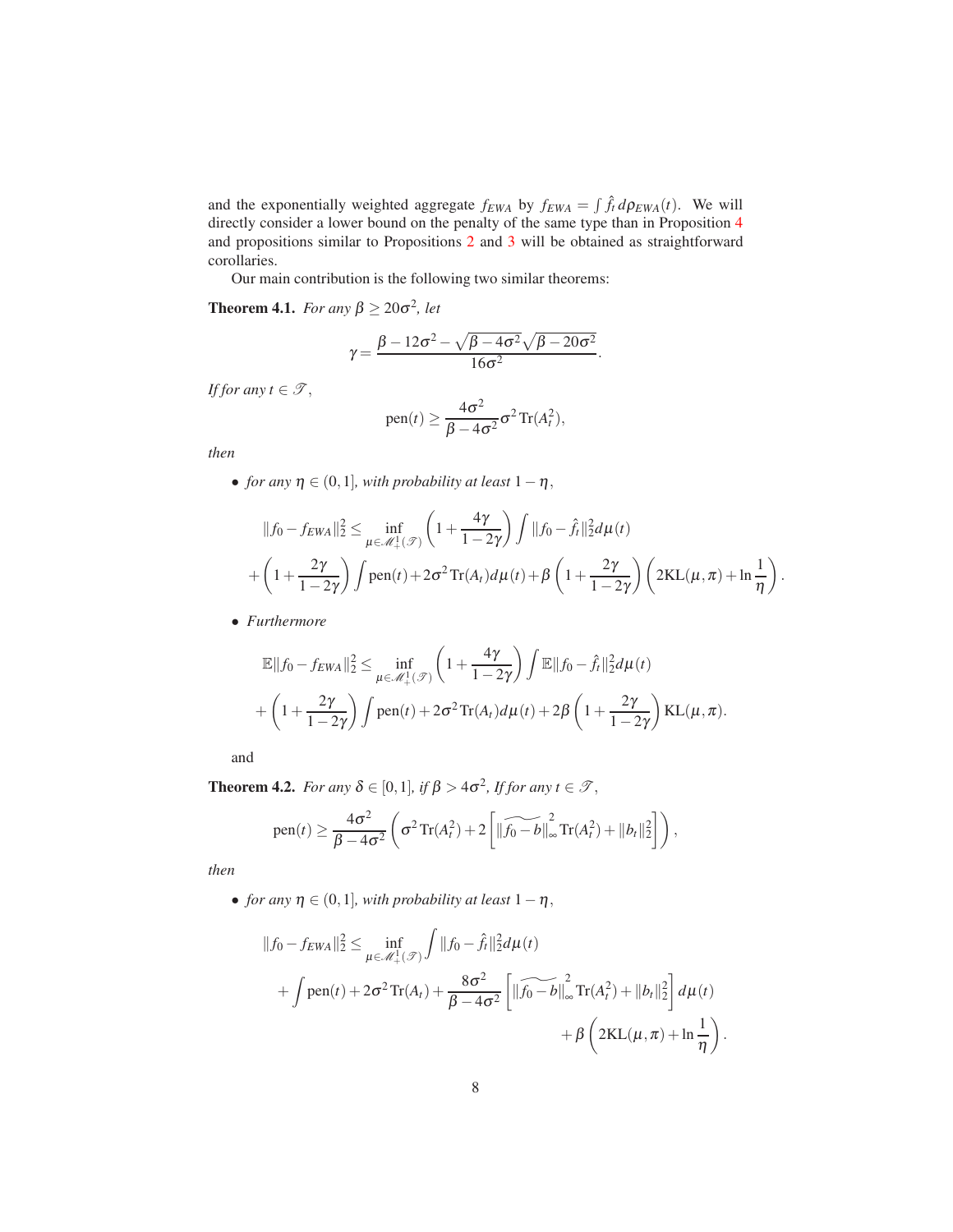• *Furthermore*

$$
\mathbb{E}||f_0 - f_{EWA}||_2^2 \le \inf_{\mu \in \mathcal{M}_+^1(\mathcal{F})} \left(1 + \frac{4\gamma}{1 - 2\gamma}\right) \int \mathbb{E}||f_0 - \hat{f}_t||_2^2 d\mu(t) + \int \text{pen}(t) + 2\sigma^2 \text{Tr}(A_t) + \frac{8\sigma^2}{\beta - 4\sigma^2} \left[ \|\widetilde{f_0 - b}\|_{\infty}^2 \text{Tr}(A_t^2) + \|b_t\|_2^2 \right] d\mu(t) + 2\beta \text{KL}(\mu, \pi).
$$

When  $\mathscr T$  is discrete, one can replace the minimization over all the probability measure  $\mathcal{M}^1_+(\mathcal{T})$  by the minimization overall Dirac measure  $\delta_{f_t}$  with  $t \in \mathcal{T}$ . Propositions [2](#page-5-1) and [3](#page-5-2) are then straightforward corollaries. Note that the result in expectation is obtained with the same penalty, which is known not to be necessary, at least in the Gaussian case, as shown by [\[19\]](#page-20-8).

If we assume the penalty is given

$$
pen(t) = \kappa Tr(A_t^2)\sigma^2,
$$

one can give rewrite the assumption in term of  $\kappa$ . The weak oracle inequality holds for any temperature greater than  $20\sigma^2$  as soon as  $\kappa \ge \frac{4\sigma^2}{\beta - 4\sigma^2}$  $\frac{4\sigma^2}{\beta-4\sigma^2}$ . while an exact oracle inequality holds for any vector  $f_0$  and any temperature  $\beta$  greater than  $4\sigma^2$  as soon as

$$
\frac{\beta-4\sigma^2}{4\sigma^2}\kappa-1\geq \frac{\|\widetilde{f_0-b}\|_{\infty}^2+\|b_t\|^2/\operatorname{Tr}(A_t^2)}{\sigma^2}.
$$

For fixed κ and β, this corresponds to a low peak signal to noise ratio  $\frac{\widehat{f(t_0 - b)}}{\widehat{c^2}}$  $\frac{-\nu_{\parallel\infty}}{\sigma^2}$  up to the  $||b_t||^2$  term which vanishes when  $b_t = 0$ . Note that similar results hold for a penalization scheme but with much larger constants and some logarithmic factor in *n*.

Finally, the minimal temperature of  $20\sigma^2$  can be replaced by some smaller values if one further restrict the smoothed projections used. As it appears in the proof, the temperature can be replaced by  $8\sigma^2$  or even  $6\sigma^2$  when the smoothed projections are respectively classical projections and projections in the same basis. The question of the minimality of such temperature is still open. Note that in this proof, there is no loss due to the sub-Gaussianity assumption, since the same upper bound on the exponential moment of the deviation as in the Gaussian case are found, providing the same penalty and bound on temperature.

The two results can be combined in a single one producing weak oracle inequalities for a wider range of temperatures than Theorem [4.1.](#page-7-0) in Apprendix, we prove that a continuum between those two cases exists: a weak oracle inequality, with smaller leading constant than the one of Theorem [4.1,](#page-7-0) holds as soon as there exists  $\delta \in [0,1)$ such that  $\beta \ge 4\sigma^2(1+4\delta)$  and

$$
\frac{\beta-4\sigma^2}{4\sigma^2}\kappa-1\geq (1-\delta)(1+2\gamma)^2\frac{\|\widetilde{f_0-b}\|_{\infty}^2+\|b_t\|^2/\operatorname{Tr}(A_t^2)}{\sigma^2},
$$

where the signal to noise ratio guides the transition. The temperature required remains nevertheless always above  $4\sigma^2$ . The convex combination parameter  $\delta$  measures the account for signal to noise ratio in the penalty.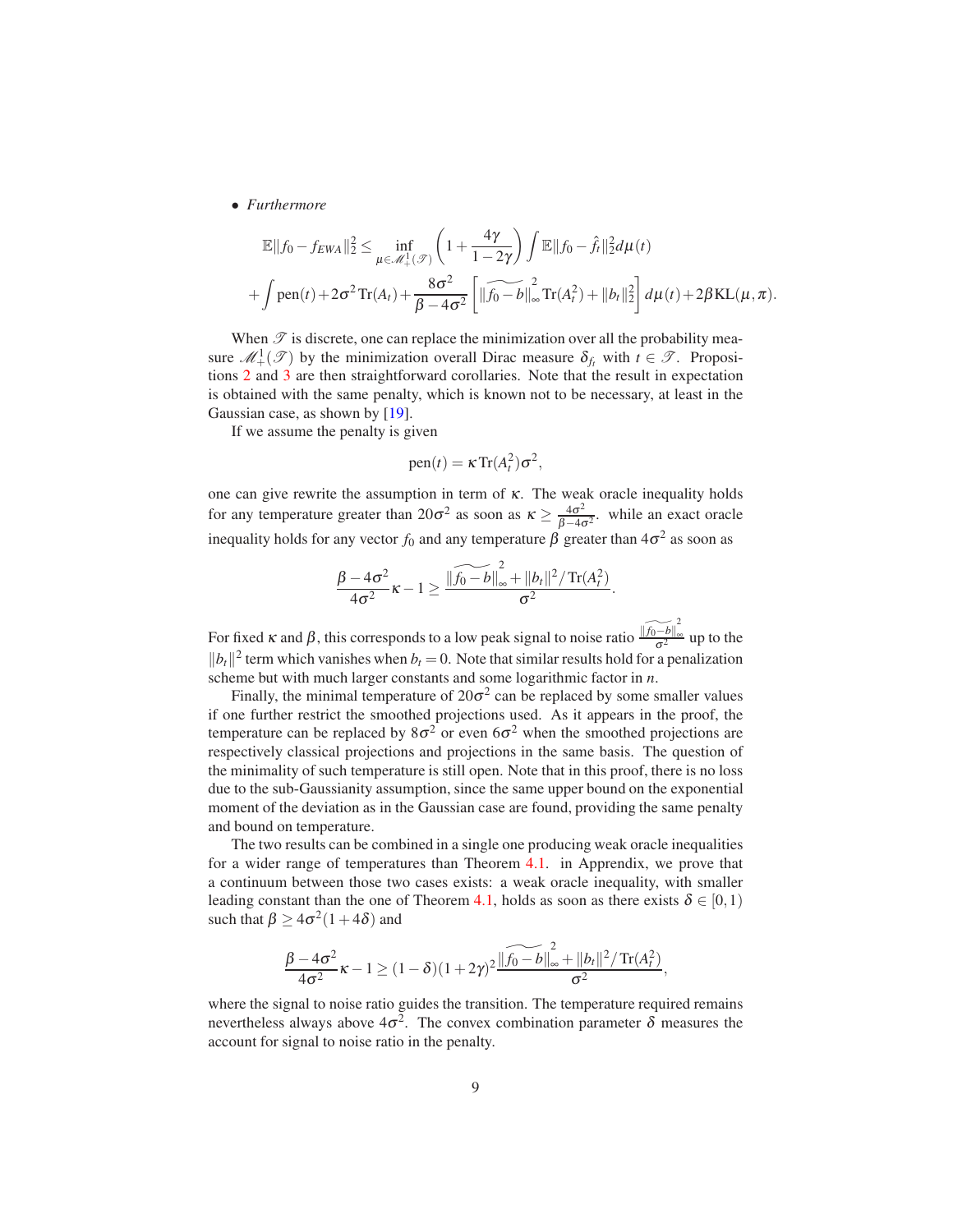Note that in practice, the temperature can often be chosen smaller. It is an open question whether the  $4\sigma^2$  limit is an artifact of the proof or a real lower bound. In the Gaussian case, [\[32](#page-22-8)] have been able to show that this is mainly technical. Extending this result to our setting is still an open challenge.

### <span id="page-9-0"></span>A Proof of the oracle inequalities

The proof of this result is quite long and thus postponed in Appendix [A.1.](#page-9-1) We provide first the generic proof of the oracle inequalities, highlighting the role of Gibbs measure and of some control in deviation. Then, we focus on the aggregation of projection estimators in the Gaussian model. This example already conveys all the ideas used in the complete proof of the deviation lemma : exponential moments inequalities for

Gaussian quadratic form and the control of the bias  $||f_0 - A_t f_0||_2^2$  by  $||\widetilde{f_0}||_{\infty}^2$ ∞ on the one hand, to obtain an exact oracle inequality, and by  $||f_0 - A_t Y||_2^2$  on the other hand, giving a weak inequality.

The extension to the general case is obtained by showing that similar exponential moments inequalities can be obtained for quadratic form of sub-Gaussian random variables, working along the fact that the systematic bias  $||f_0 - A_t f_0||_2^2$  is no longer always smaller than  $||f_0 - A_t Y||_2^2$  and providing a fine tuning optimization allowing the equality in the constraint on  $\beta$  and an optimization on the parameters  $\varepsilon$ .

We provide in the next section the sketch of proof of Theorem [A.1,](#page-9-2) an extended version of the Theorems as well as its proof in the sub-Gaussian case and a simplified case dealing with Gaussian noise and orthonormal projection meant to be compared with the one of Dai et al. [\[17](#page-20-11)].

#### <span id="page-9-1"></span>A.1 Extended result in the sub-Gaussian case

We will consider affine estimators  $\hat{f}_t(Y) = A_t(Y-b) + b + b_t$  corresponding to affine smoothed projection. We will assume that

$$
\hat{f}_t(Y) = A_t(Y - b) + b + b_t = \sum_{i=1}^n \rho_{t,i} \langle Y - b, g_{t,i} \rangle g_{t,i} + b + b_t
$$

where  $(g_{t,i})_{i=1}^n$  is an orthonormal basis,  $(\rho_{t,i})_{i=1}^n$  a sequence of non-negative real numbers and  $b_t \in \mathbb{R}^n$ . By construction,  $A_t$  is thus a symmetric positive semi-definite real matrix. We only assume here that the matrix collection  $\{A_t\}_{t\in\mathcal{T}}$  is such that there exists a finite *V* > 0 for which  $\sup_{t \in \mathcal{T}} ||A_t||_2 \le V$ . For sake of simplicity, we only use the notation  $\hat{f}_t(Y) = A_t(Y-b) + b + b_t$  in the following.

We obtain a theorem in which *V* plays a role and in which a parameter  $v$  can be optimized.

<span id="page-9-2"></span>**Theorem A.1.** *For any*  $\delta \in [0,1]$ *, if*  $\beta \ge 4\sigma^2 V(1+4\delta)$ *, and*  $\beta > 4\sigma^2 V$ *, let* 

$$
\gamma=\frac{\beta-4\sigma^2V(1+2\delta)-\sqrt{\beta-4\sigma^2V}\sqrt{\beta-4\sigma^2V(1+4\delta)}}{16\sigma^2\delta V^2}\mathbb{1}_{\delta>0}
$$

.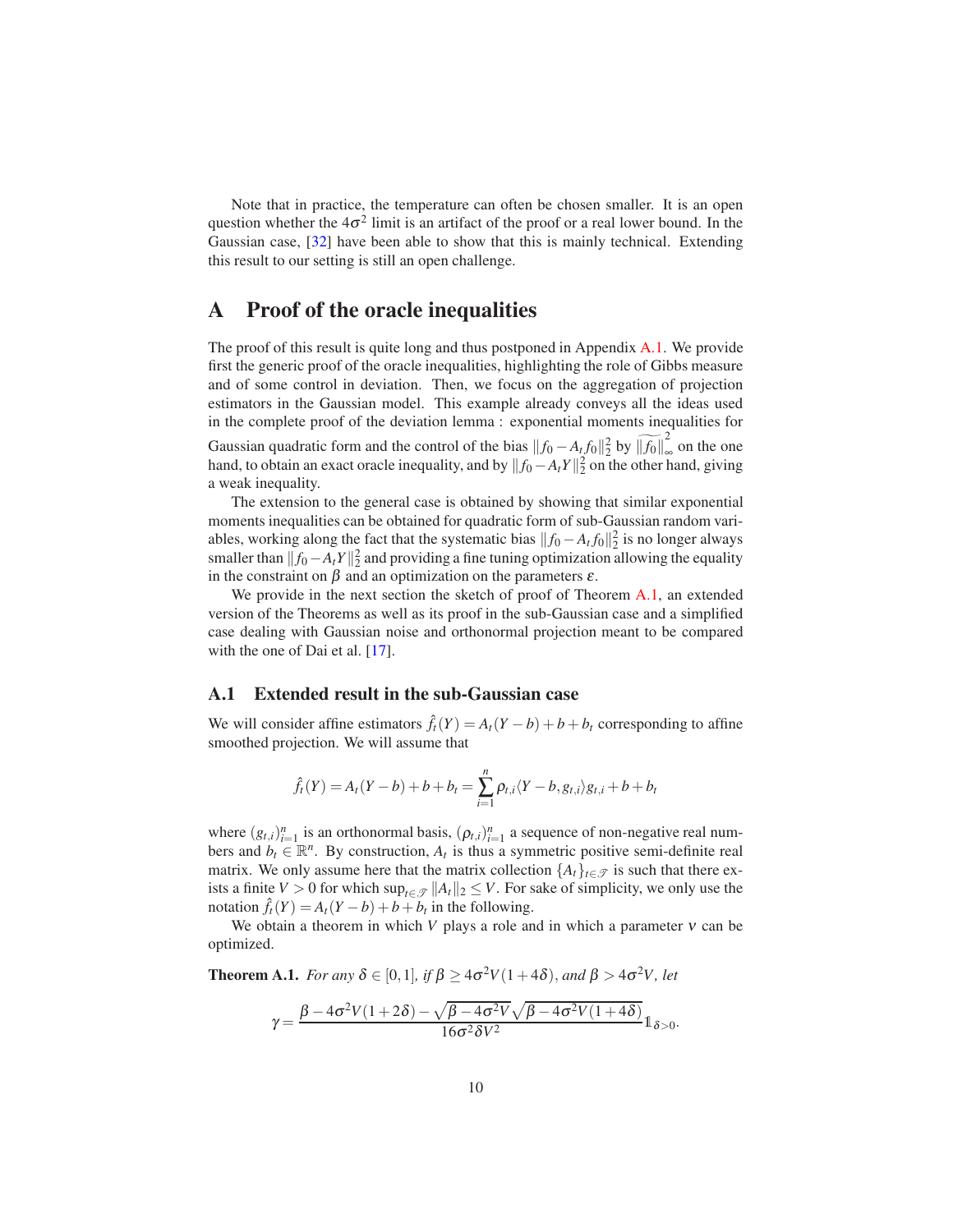*If for any*  $t \in \mathcal{T}$ ,

pen(t) 
$$
\geq \frac{4\sigma^2}{\beta - 4\sigma^2 V} \left( \sigma^2 \text{Tr}(A_t^2) + 2(1 - \delta)(1 + 2\gamma V)^2 \left[ \|\widetilde{f_0 - b}\|_{\infty}^2 \text{Tr}(A_t^2) + \|b_t\|_2^2 \right] \right)
$$
,

*then*

• *for any*  $\eta \in (0,1]$ *, with probability at least*  $1-\eta$ *,* 

$$
||f_0 - f_{EWA}||_2^2 \le \inf_{v \in N} \inf_{\mu \in \mathcal{M}_+^1(\mathcal{T})} (1 + \varepsilon(v)) \int ||f_0 - \hat{f}_t||_2^2 d\mu(t) + (1 + \varepsilon'(v)) \int \text{price}(t) d\mu(t) + \beta (1 + \varepsilon'(v)) \left( 2\text{KL}(\mu, \pi) + \ln \frac{1}{\eta} \right).
$$

• *Furthermore*

$$
\mathbb{E}||f_0 - f_{EWA}||_2^2 \le \inf_{v \in N} \inf_{\mu \in \mathcal{M}_+^1(\mathcal{T})} (1 + \varepsilon(v)) \int \mathbb{E}||f_0 - \hat{f}_t||_2^2 d\mu(t) + (1 + \varepsilon'(v)) \int \text{price}(t) d\mu(t) + 2\beta (1 + \varepsilon'(v))KL(\mu, \pi),
$$

1

with 
$$
\varepsilon(v) = \frac{1+v}{v} \frac{(1+v)\gamma}{1-(1+v)\gamma}
$$
,  $\varepsilon'(v) = \frac{(1+v)\gamma}{1-(1+v)\gamma}$ ,  
\n
$$
\text{price}(t) = \text{pen}(t) + 2\sigma^2 \text{Tr}(A_t) + \frac{8\sigma^2(1-\delta)}{\beta - 4\sigma^2 V}(1+2\gamma V)^2 \left[ \|\widetilde{f}_0 - b\|_{\infty}^2 \text{Tr}(A_t^2) + \|b_t\|_2^2 \right]
$$

*and*  $N = \{v > 0 | (1 + v)\gamma < 1\}.$ 

The parameter  $v$  is a technical parameter that can be optimized, provided  $N$  is non empty. If  $\delta > 0$ , then for any  $\beta \ge 4\sigma^2 V(1+4\delta)$ ,  $0 < 2\gamma V \le 1$ . Thus  $(0, 2V - 1) \subseteq N$  as soon as  $V > 1/2$  with  $2V - 1 \in N$  if we assume that  $\beta > 4\sigma^2 V(1+4\delta)$ . If we assume *V*  $\in (0, 1/2)$ , we have to impose  $\beta > 4\sigma^2 V + 2\sigma^2 \delta (1 + 2V)^2$  in order to have a non empty *N*. Finally, if  $\delta = 0$  then  $\gamma = 0$  and  $\varepsilon'(v) = 0, \varepsilon(v) = 0$ , and no optimization is required. Theorems [4.1](#page-7-0) and [4.2](#page-7-1) correspond to the case  $V = 1$  and the choice  $v =$  $2V - 1 = 1$ .

#### <span id="page-10-0"></span>A.2 General sketch of proof

Theorem [A.1](#page-9-2) relies on the characterization of Gibbs measure (Lemma [1\)](#page-10-1) and a control of deviation of the empirical risk of any aggregate around its true risk.

 $\rho$  is a Gibbs measure. Therefore it maximizes the entropy for a given expected energy. That is the subject of Lemma 1.1.3 in Catoni [\[12\]](#page-20-6):

<span id="page-10-1"></span>**Lemma 1.** *For any bounded measurable function*  $h : \mathcal{T} \to \mathbb{R}$ *, and any probability* distribution  $\rho \in \mathcal{M}^1_+(\mathcal{T})$  such that  $\text{KL}(\rho, \pi) < \infty$ ,

$$
\log\left(\int \exp(h)d\pi\right) = \int hd\rho - \mathrm{KL}(\rho, \pi) + \mathrm{KL}(\rho, \pi_{\exp(h)}),
$$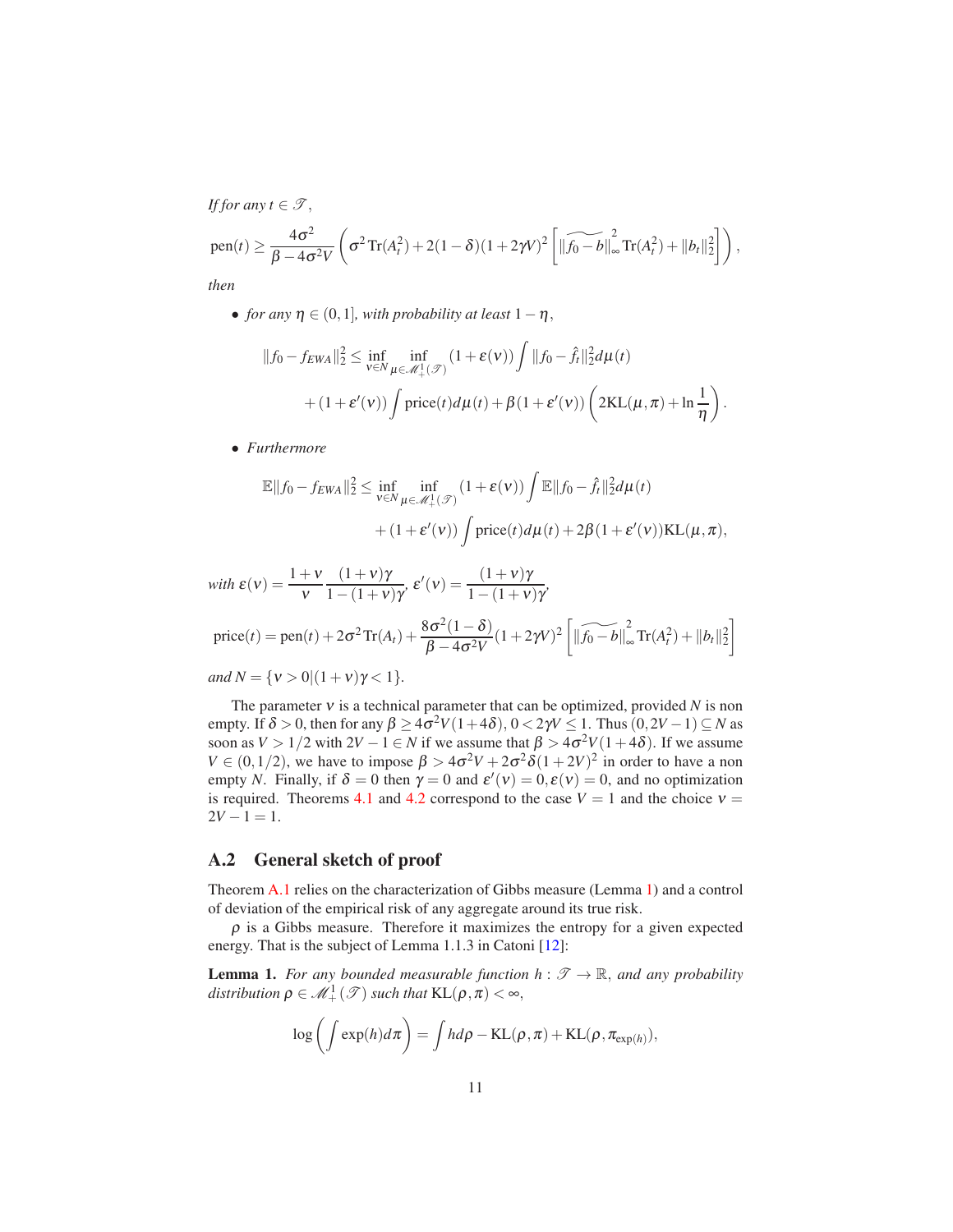*where by definition*  $\frac{d\pi_{\exp(h)}}{d\pi} = \frac{\exp[h(t)]}{\int \exp(h)d\pi}$ . *Consequently,* 

$$
\log\left(\int \exp(h)d\pi\right) = \sup_{\rho \in \mathscr{M}_+^1(\mathscr{T})} \int h d\rho - \mathrm{KL}(\rho, \pi).
$$

With  $h(t) = -\frac{1}{\beta} [r_t + \text{pen}(t)]$ , this lemma states that for any probability distribution  $\mu \in \mathcal{M}^1_+(\mathcal{T})$  such that  $\mathrm{KL}(\mu, \pi) < \infty$ ,

$$
\int h d\rho - \mathrm{KL}(\rho, \pi) \ge \int h d\mu - \mathrm{KL}(\mu, \pi).
$$

Equivalently,

$$
\int ||f_0 - \hat{f}_t||_2^2 d\rho(t) + \int (r_t - ||f_0 - \hat{f}_t||_2^2 + \text{pen}(t)) d\rho(t) + \beta \text{KL}(\rho, \pi)
$$
  
\n
$$
\leq \int ||f_0 - \hat{f}_t||_2^2 d\mu(t) + \int (r_t - ||f_0 - \hat{f}_t||_2^2 + \text{pen}(t)) d\mu(t) + \beta \text{KL}(\mu, \pi)
$$
  
\n
$$
\Leftrightarrow \int ||f_0 - \hat{f}_t||_2^2 d\rho(t) - \int ||f_0 - \hat{f}_t||_2^2 d\mu(t) \leq \int (||f_0 - \hat{f}_t||_2^2 - r_t) d\rho(t)
$$
  
\n
$$
- \beta \text{KL}(\rho, \pi) - \int (||f_0 - \hat{f}_t||_2^2 - r_t) d\mu(t) - \int \text{pen}(t) d\rho(t)
$$
  
\n
$$
+ \int \text{pen}(t) d\mu(t) + \beta \text{KL}(\mu, \pi).
$$

The key is to upper bound the right-hand side with terms that may depend on  $\rho$ , but only through  $\int ||f_0 - \hat{f}_t||_2^2 d\rho(t)$  and Kullback-Leibler distance. We will obtain two different controls in the sub-Gaussian case and the Gaussian one that provide upper bounds in probability (and in expectation) of type:

$$
\int \left( \|f_0 - \hat{f}_t\|_2^2 - r_t \right) d\rho(t) - \int \left( \|f_0 - \hat{f}_u\|_2^2 - r_u \right) d\mu(u) \n\leq C_1 \int \|f_0 - \hat{f}_t\|_2^2 d\rho(t) + C_2 \int \|f_0 - \hat{f}_u\|_2^2 d\mu(u) \n+ \int \left( C_3 \operatorname{Tr}(A_t^2) + C_4 \|b_t\|_2^2 \right) d\rho(t) \n+ C_5 \int \operatorname{Tr}(A_u) d\mu(u) + \int \left( C_6 \operatorname{Tr}(A_u^2) + C_7 \|b_u\|_2^2 \right) d\mu(u) \n+ \beta \left( \operatorname{KL}(\rho, \pi) + \operatorname{KL}(\mu, \pi) + \ln \frac{1}{\eta} \right)
$$

where  $C_1$  to  $C_7$  are known functions. Combining with the previous inequality and  $\text{taking pen}(t) \ge C_3 \, \text{Tr}(A_t^2) + C_4 \|b_t\|_2^2 \text{ gives}$ 

$$
(1 - C_1) \int ||f_0 - \hat{f}_t||_2^2 d\rho(t) - (1 + C_2) \int ||f_0 - \hat{f}_t||_2^2 d\mu(t)
$$
  
\n
$$
\leq C_5 \int \text{Tr}(A_u) d\mu(u) + \int (C_6 \text{Tr}(A_u^2) + C_7 ||b_u||_2^2) d\mu(u) + \int \text{pen}(u) d\mu(u)
$$
  
\n
$$
+ \beta \left(2\text{KL}(\mu, \pi) + \ln \frac{1}{\eta}\right).
$$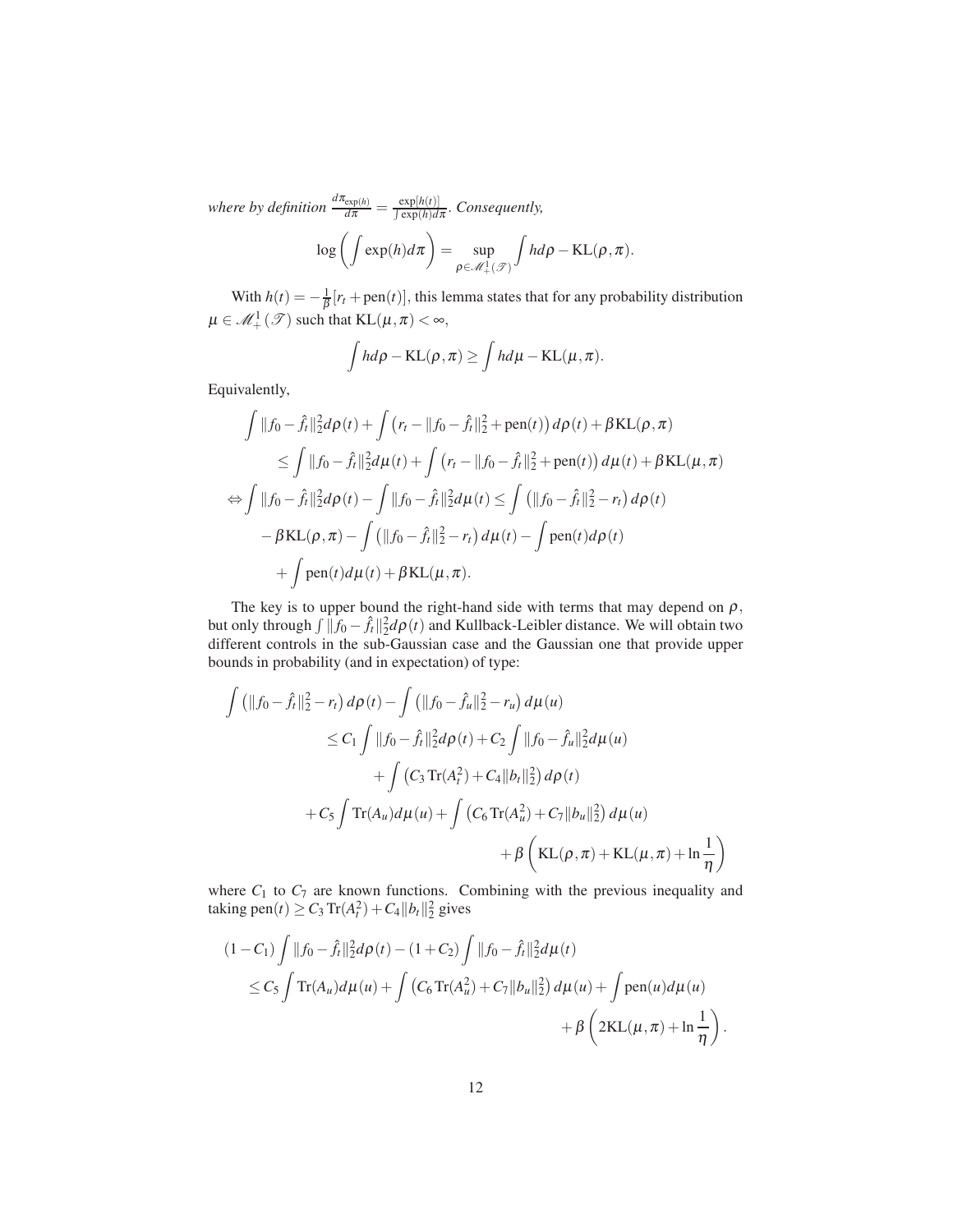The additional condition  $C_1 < 1$  allows to conclude. It is now clear that the whole work lies in the proof of the lemma.

#### <span id="page-12-0"></span>A.3 Proof of Theorem [A.1](#page-9-2)

The proof follows from the scheme described in section [A.2.](#page-10-0) The main point is to control

$$
\int (||f_0 - \hat{f}_t||_2^2 - r_t) d\rho(t) - \int (||f_0 - \hat{f}_t||_2^2 - r_t) d\mu(t).
$$

We recall that  $A_t$  is a symmetric positive semi-definite matrix, there exists  $V > 0$  such that  $\sup_{t \in \mathcal{T}} ||A_t||_2 \le V$  and *W* is a centered sub-Gaussian noise. For any  $t, u \in \mathcal{T}$ , we denote  $\Delta_{t,u} = || f_0 - \hat{f}_t ||_2^2 - r_t - || f_0 - \hat{f}_u ||_2^2 + r_u$ .

The exponential moment of  $\Delta_{t,u}$  is easily controlled by a term involving  $\|(A_t - \Delta_t A_t)\|$  $A_u$ )( $f_0 - b$ ) +  $b_t - b_u$ || $\frac{2}{2}$  (see Equation [\(A.2\)](#page-18-0)). In the projection case, we used a bound

$$
\begin{aligned} \|(A_t - A_u)(f_0 - b)\|_2^2 &\le 2 \left( \|A_t(f_0 - b) - (f_0 - b)\|^2 + \|A_u(f_0 - b) - (f_0 - b)\|^2 \right) \\ &\le 2 \left( \|A_t Y - (f_0 - b)\|^2 + \|A_u Y - (f_0 - b)\|^2 \right) \end{aligned}
$$

whose last inequalities is not applicable here. To overcome this difficulty, a term  $\|(A_t - \mathbf{A}_t\|^2)$  $A_u$ )*Y*  $\|_2^2$  is introduced and for an arbitrary  $\gamma \ge 0$ , we try to control  $\Delta_{t,u} - \gamma \| (A_t - A_u) Y \|_2^2$ .

A simple calculation yields

$$
\Delta_{t,u} - \gamma ||\hat{f}_t - \hat{f}_u||_2^2 = W^\top (2I - \gamma (A_t - A_u)^\top)(A_t - A_u)W + 2W^\top (I - \gamma (A_t - A_u)^\top) [(A_t - A_u)(f_0 - b) + b_t - b_u] - 2\sigma^2 \text{Tr}(A_t - A_u) - \gamma ||(A_t - A_u)(f_0 - b) + b_t - b_u||_2^2.
$$

Using  $W^{\perp}(2I - \gamma(A_t - A_u)^{\perp})(A_t - A_u)W \leq 2W^{\perp}(A_t - A_u)W$  and since  $(A_t)_{t \in \mathcal{T}}$  are positive semi-definite matrices,  $2W^\top (A_t - A_u)W \le 2W^\top A_t W$ . Thus, for any  $\beta > 0$ , any  $γ \geq 0$ ,

$$
\mathbb{E} \exp \left( \frac{\Delta_{t,u}}{\beta} - \frac{\gamma}{\beta} ||\hat{f}_t - \hat{f}_u||_2^2 \right) \n\leq \mathbb{E} \left[ \exp \frac{2}{\beta} \left( W^\top A_t W + W^\top (I - \gamma (A_t - A_u)) \left[ (A_t - A_u) (f_0 - b) + b_t - b_u \right] \right) \right] \n\times \exp \frac{-1}{\beta} \left( 2\sigma^2 \text{Tr}(A_t - A_u) + \gamma ||(A_t - A_u) (f_0 - b) + b_t - b_u||_2^2 \right).
$$

The first step is to bring us back to the Gaussian case, using *W*'s sub-Gaussianity and an idea of Hsu et al. [\[35\]](#page-22-10). Let *Z* be a standard Gaussian random variable, indepen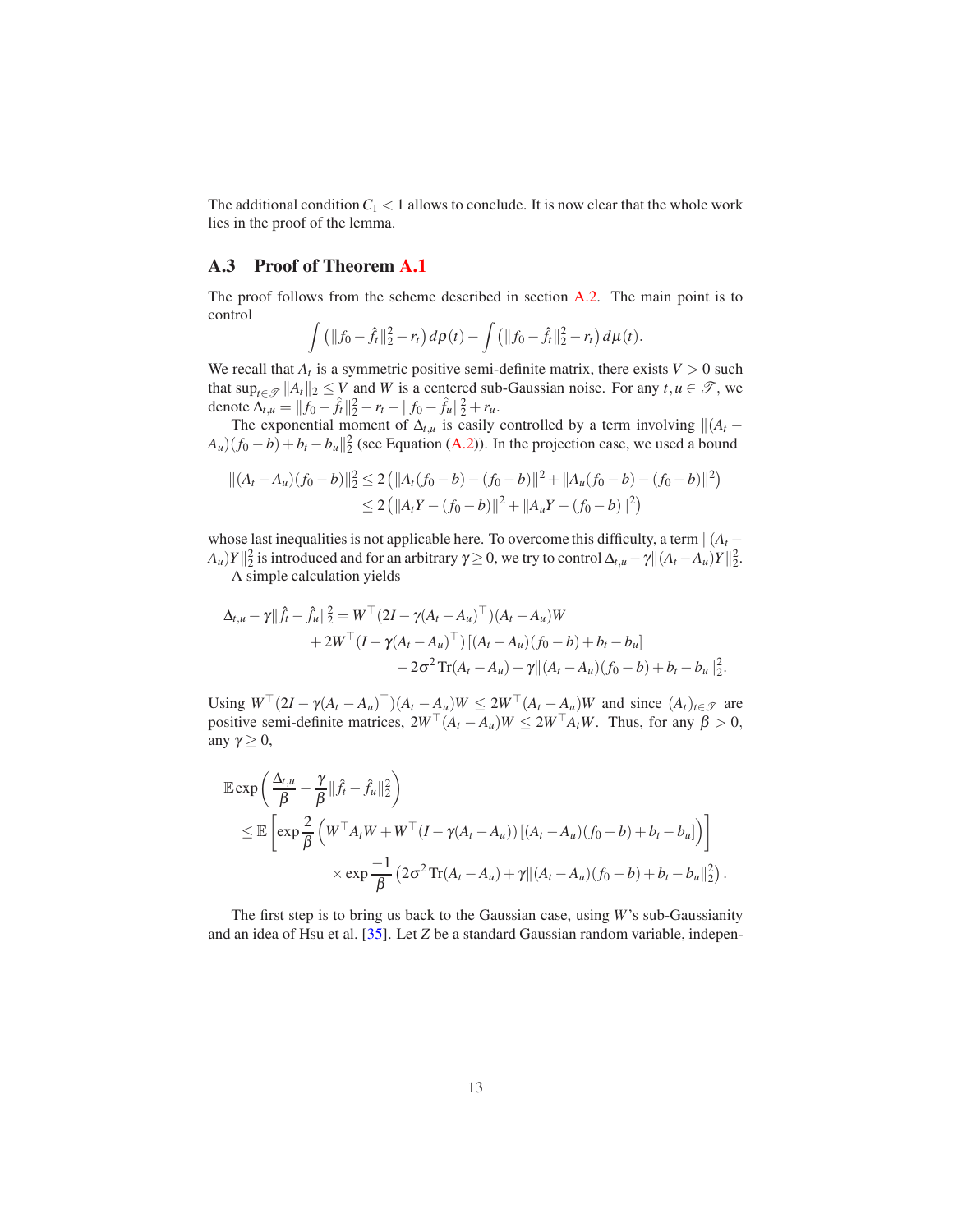dent of *W*. Then,

$$
\mathbb{E} \exp \left( \frac{2}{\sqrt{\beta}} W^{\top} \sqrt{A_t} Z + \frac{2}{\beta} W^{\top} (I - \gamma (A_t - A_u)) \left[ (A_t - A_u)(f_0 - b) + b_t - b_u \right] \right)
$$
\n
$$
= \mathbb{E} \left[ \mathbb{E} \left[ \exp \left( \frac{2}{\sqrt{\beta}} W^{\top} \sqrt{A_t} Z + \frac{2}{\beta} W^{\top} (I - \gamma (A_t - A_u)) \left[ (A_t - A_u)(f_0 - b) + b_t - b_u \right] \right) \left| W \right| \right]
$$
\n
$$
= \mathbb{E} \left[ \mathbb{E} \left[ \exp \left( \frac{2}{\sqrt{\beta}} W^{\top} \sqrt{A_t} Z \right) \left| W \right| \right]
$$
\n
$$
\times \exp \left( \frac{2}{\beta} W^{\top} (I - \gamma (A_t - A_u)) \left[ (A_t - A_u)(f_0 - b) + b_t - b_u \right] \right) \right]
$$
\n
$$
= \mathbb{E} \exp \frac{2}{\beta} \left( W^{\top} A_t W + W^{\top} (I - \gamma (A_t - A_u)) \left[ (A_t - A_u)(f_0 - b) + b_t - b_u \right] \right).
$$

On the other hand,

$$
\mathbb{E}\left[\exp\frac{2}{\beta}\left(W^{\top}A_{t}W+W^{\top}(I-\gamma(A_{t}-A_{u}))[(A_{t}-A_{u})(f_{0}-b)+b_{t}-b_{u}]\right)\right]
$$
\n
$$
=\mathbb{E}\left[\mathbb{E}\left[\exp\left(\frac{2}{\sqrt{\beta}}W^{\top}\sqrt{A_{t}}Z+\frac{2}{\beta}W^{\top}(I-\gamma(A_{t}-A_{u}))[(A_{t}-A_{u})(f_{0}-b)+b_{t}-b_{u}]\right)|Z\right]\right].
$$

Since *W* is sub-Gaussian with parameter  $\sigma$ ,

$$
\mathbb{E}\left[\exp\frac{2}{\beta}\left(W^{\top}A_{t}W+W^{\top}(I-\gamma(A_{t}-A_{u}))[(A_{t}-A_{u})(f_{0}-b)+b_{t}-b_{u}]\right)\right]
$$
\n
$$
\leq \mathbb{E}\exp\left(\frac{\sigma^{2}}{2}\left\|\frac{2}{\sqrt{\beta}}\left(\sqrt{A_{t}}Z+\frac{1}{\sqrt{\beta}}(I-\gamma(A_{t}-A_{u}))[(A_{t}-A_{u})(f_{0}-b)+b_{t}-b_{u}]\right)\right\|_{2}^{2}\right)
$$

Hence,

$$
\mathbb{E} \exp \left( \frac{\Delta_{t,u}}{\beta} - \frac{\gamma}{\beta} || \hat{f}_t - \hat{f}_u ||_2^2 \right)
$$
\n
$$
\leq \mathbb{E} \left[ \exp \frac{2\sigma^2}{\beta} \left( Z^\top A_t Z + \frac{2}{\sqrt{\beta}} Z^\top \sqrt{A_t} (I - \gamma (A_t - A_u)) \left[ (A_t - A_u)(f_0 - b) + b_t - b_u \right] \right) \right]
$$
\n
$$
\times \exp \left( \frac{2\sigma^2}{\beta^2} || (I - \gamma (A_t - A_u)) \left[ (A_t - A_u) f_0 + b_t - b_u \right] ||_2^2 - \frac{2\sigma^2}{\beta} \text{Tr}(A_t - A_u) \right)
$$
\n
$$
\times \exp \left( -\frac{\gamma}{\beta} || (A_t - A_u)(f_0 - b) + b_t - b_u ||_2^2 \right).
$$

The expectation is the one of the exponential of some quadratic form and we will use the ideas of Hsu et al.  $[35]$ . Since  $A_t$  is positive semi-definite, there exist an orthogonal matrix *U* and a diagonal matrix *D* such that  $A_t = U^\top DU$ . Note that  $UZ$  is a standard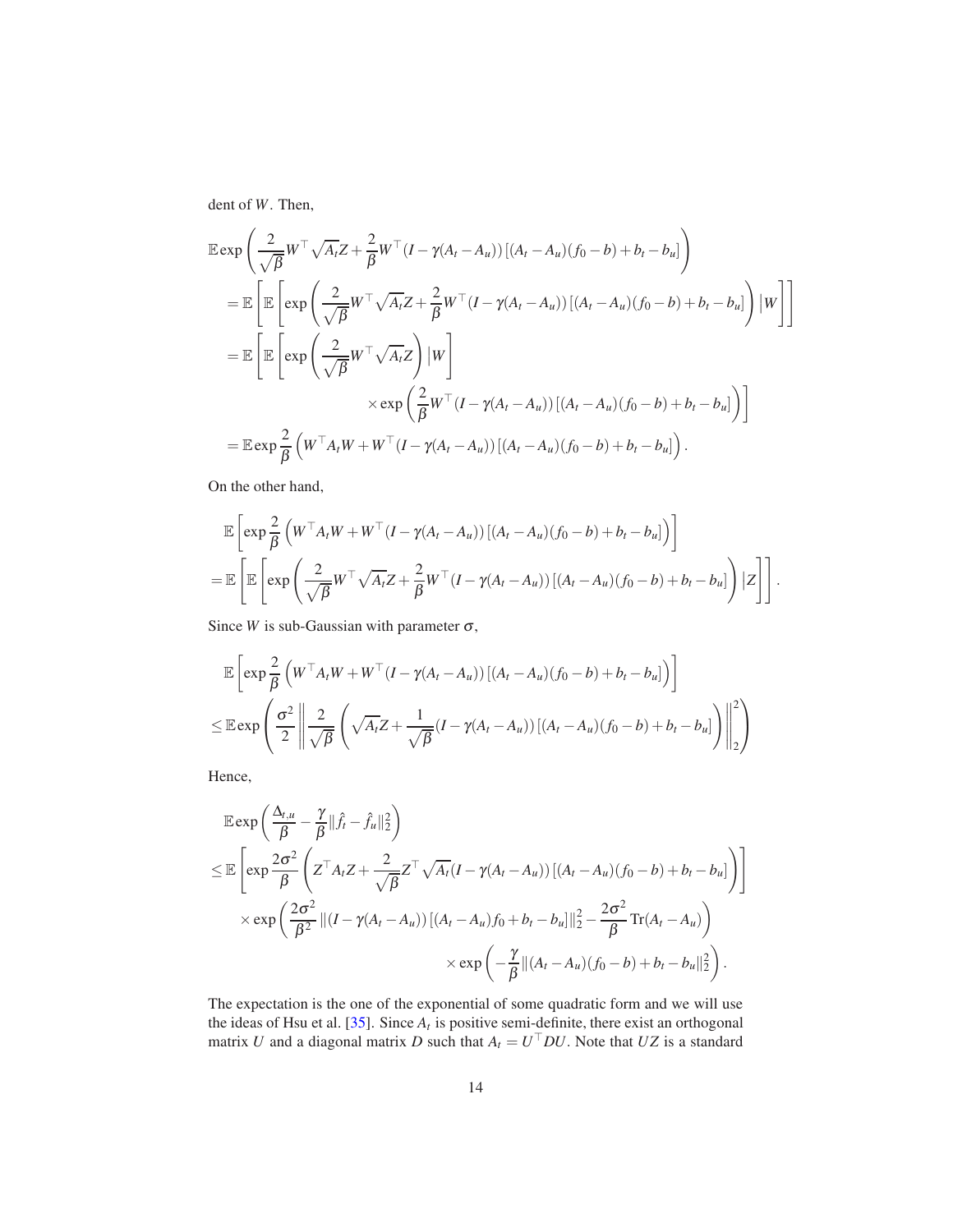Gaussian variable. This diagonalization step and the non-negativity of the eigenvalues allow to apply Lemma 2.4 of Hsu et al. [\[35\]](#page-22-10). Then, for any  $\beta > 4\sigma^2 V$ , any  $\gamma \ge 0$ ,

$$
\mathbb{E} \exp\left(\frac{\Delta_{t,u}}{\beta} - \frac{\gamma}{\beta} ||\hat{f}_t - \hat{f}_u||_2^2\right) \le \exp\left(\frac{2\sigma^2}{\beta} \text{Tr}(A_t) + \frac{4\sigma^4}{\beta(\beta - 4\sigma^2 V)} \text{Tr}(A_t^2)\right)
$$
  

$$
\times \exp\left(\frac{8\sigma^4}{\beta^2(\beta - 4\sigma^2 V)} \left\|\sqrt{A_t}(I - \gamma(A_t - A_u))\left[(A_t - A_u)(f_0 - b) + b_t - b_u\right]\right\|_2^2\right)
$$
  

$$
\times \exp\left(\frac{2\sigma^2}{\beta^2} \left\|(I - \gamma(A_t - A_u))\left[(A_t - A_u)(f_0 - b) + b_t - b_u\right]\right\|_2^2 - \frac{2\sigma^2}{\beta} \text{Tr}(A_t - A_u)\right)
$$
  

$$
\times \exp\left(-\frac{\gamma}{\beta} \|(A_t - A_u)(f_0 - b) + b_t - b_u\|_2^2\right).
$$

Consequently,

$$
\mathbb{E} \exp\left(\frac{\Delta_{t,u}}{\beta} + \frac{\gamma}{\beta} \left(\|(A_t - A_u)(f_0 - b) + b_t - b_u\|_2^2 - \|\hat{f}_t - \hat{f}_u\|_2^2\right)\right)
$$
\n
$$
\leq \exp\frac{2\sigma^2}{\beta} \left( \operatorname{Tr}(A_u) + \frac{2\sigma^2}{\beta - 4\sigma^2 V} \operatorname{Tr}(A_t^2) \right)
$$
\n
$$
\times \exp\left(\frac{2\sigma^2}{\beta^2} \left(\frac{4\sigma^2 V}{\beta - 4\sigma^2 V} (1 + 2\gamma V)^2 + (1 + 2\gamma V)^2\right) \|(A_t - A_u)(f_0 - b) + b_t - b_u\|_2^2\right)
$$
\n
$$
\leq \exp\frac{2\sigma^2}{\beta} \left( \operatorname{Tr}(A_u) + \frac{2\sigma^2}{\beta - 4\sigma^2 V} \operatorname{Tr}(A_t^2) + \frac{(1 + 2\gamma V)^2}{\beta - 4\sigma^2 V} \|(A_t - A_u)(f_0 - b) + b_t - b_u\|_2^2\right).
$$

If an exact oracle inequality is wished,  $||(A_t - A_u)(f_0 - b) + b_t - b_u||_2^2$  should be upper bounded by some constant and γ should be set to zero. Else, γ is used to *replace* the terms in  $||(A_t - A_u)(f_0 - b) + b_t - b_u||_2^2$  by  $||(A_t - A_u)(Y - b) + b_t - b_u||_2^2$ . Thus, the terms depending on  $f_0$  will be upper bounded in two ways:

• on the one hand, using  $\left\| \widetilde{f_0 - b} \right\|_{\infty}^2$ ∞

$$
\begin{aligned} \|(A_t - A_u)(f_0 - b) + b_t - b_u\|_2^2 &\le 4 \left( \|A_t(f_0 - b)\|_2^2 + \|A_u(f_0 - b)\|_2^2 + \|b_t\|_2^2 + \|b_u\|_2^2 \right) \\ &\le 4 \left( \left( \text{Tr}(A_t^2) + \text{Tr}(A_u^2) \right) \|\widetilde{f_0 - b}\|_{\infty}^2 + \|b_t\|_2^2 + \|b_u\|_2^2 \right) \end{aligned}
$$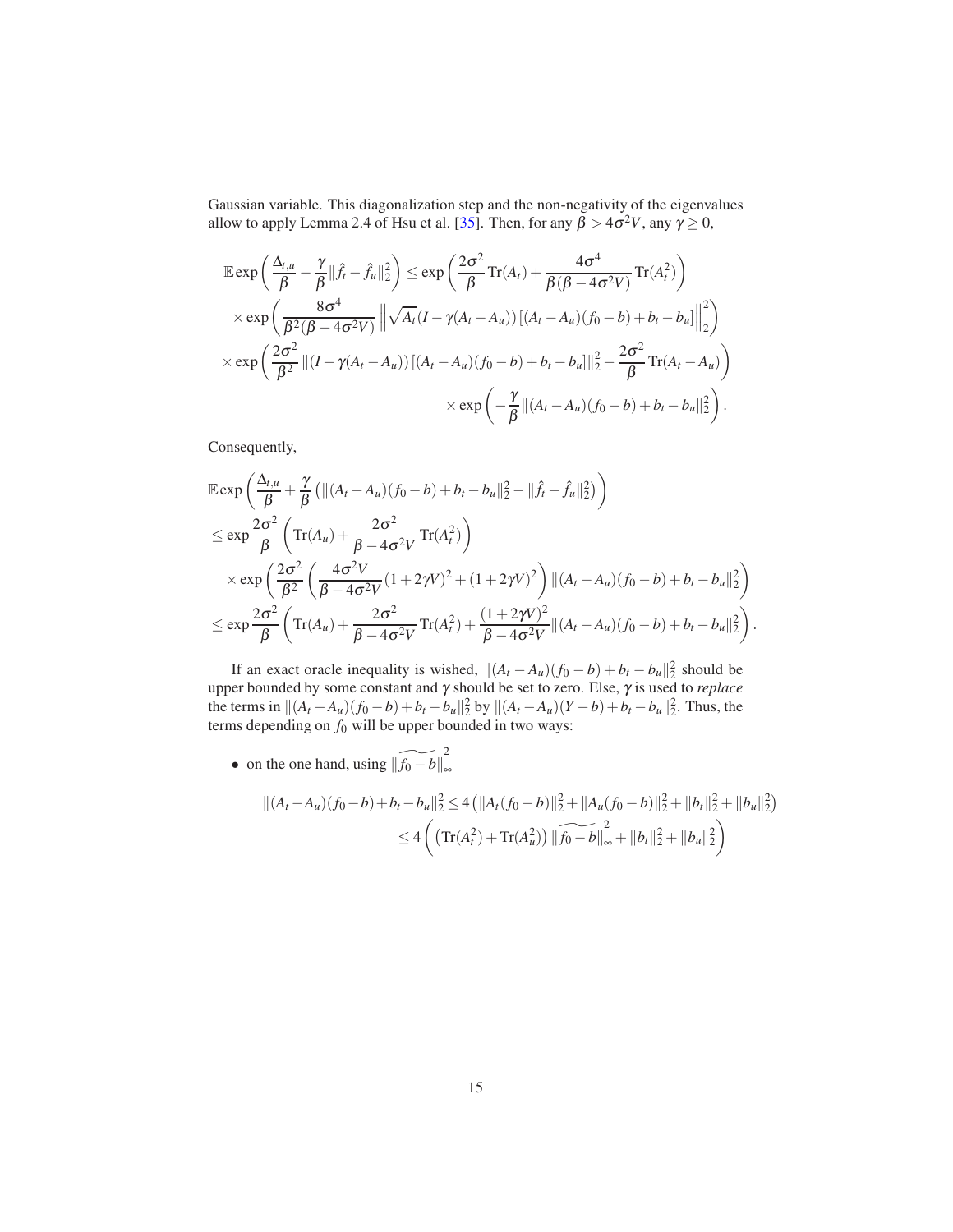For any  $\delta \in [0,1]$ ,

$$
\mathbb{E} \exp\left(\frac{\Delta_{t,u}}{\beta} + \frac{\gamma}{\beta} \left(\|(A_t - A_u)(f_0 - b) + b_t - b_u\|_2^2 - \|\hat{f}_t - \hat{f}_u\|_2^2\right)\right)
$$
\n
$$
\leq \exp\frac{2\sigma^2}{\beta} \left( \operatorname{Tr}(A_u) + \frac{2\sigma^2}{\beta - 4\sigma^2 V} \operatorname{Tr}(A_t^2) \right)
$$
\n
$$
\times \exp\left(\frac{2\sigma^2}{\beta} \frac{(1 + 2\gamma V)^2 (1 - \delta)}{\beta - 4\sigma^2 V} \|(A_t - A_u)(f_0 - b) + b_t - b_u\|_2^2\right)
$$
\n
$$
\times \exp\left(\frac{2\sigma^2 (1 + 2\gamma V)^2 \delta}{\beta(\beta - 4\sigma^2 V)} \|(A_t - A_u)(f_0 - b) + b_t - b_u\|_2^2\right)
$$
\n
$$
\leq \exp\frac{2\sigma^2}{\beta} \left( \operatorname{Tr}(A_u) + \frac{2\sigma^2}{\beta - 4\sigma^2 V} \operatorname{Tr}(A_t^2) + \frac{(1 + 2\gamma V)^2 \delta}{\beta - 4\sigma^2 V} \|(A_t - A_u)(f_0 - b) + b_t - b_u\|_2^2\right)
$$
\n
$$
\times \exp\left(\frac{8\sigma^2 (1 + 2\gamma V)^2 (1 - \delta)}{\beta(\beta - 4\sigma^2 V)} \left[ \left(\operatorname{Tr}(A_t^2) + \operatorname{Tr}(A_u^2)\right) \|\widehat{f_0 - b}\|_{\infty}^2 + \|b_t\|_2^2 + \|b_u\|_2^2\right] \right).
$$

• on the other hand, introducing  $\|\hat{f}_t - f_0\|_2^2$  to obtain a weak oracle inequality: conditions should be found on  $\gamma$  such that

$$
\frac{2\sigma^2(1+2\gamma V)^2\delta}{\beta-4\sigma^2 V}||(A_t-A_u)(f_0-b)+b_t-b_u||_2^2
$$
  
 
$$
-\gamma(||(A_t-A_u)(f_0-b)+b_t-b_u||_2^2-||\hat{f}_t-\hat{f}_u||_2^2)
$$
  
 
$$
\leq C_1||\hat{f}_t-f_0||_2^2+C_2||\hat{f}_u-f_0||_2^2
$$

for some non-negative constants  $C_1$  and  $C_2$  and with  $\delta > 0$ . Since for any  $\nu > 0$ ,  $\|\hat{f}_t - \hat{f}_u\|_2^2 \le (1 + v) \|\hat{f}_t - f_0\|_2^2 + (1 + \frac{1}{v}) \|\hat{f}_u - f_0\|_2^2$ , it suffices that 2σ<sup>2</sup>(1+2γ*V*)<sup>2</sup>δ  $\frac{(1+2\gamma\sqrt{v}}{6}-4\sigma^2V}$   $||(A_t-A_u)(f_0-b)+b_t-b_u||_2^2-\gamma||(A_t-A_u)(f_0-b)+b_t-b_u||_2^2\leq 0.$ 

This condition may be fulfilled if  $\beta \ge 4\sigma^2 V(1+4\delta)$ . The smallest  $\gamma \ge 0$  among all the possible ones is chosen :

$$
\gamma = \frac{1}{16\sigma^2 \delta V^2} \left( \beta - 4\sigma^2 V (1 + 2\delta) - \sqrt{\beta - 4\sigma^2 V} \sqrt{\beta - 4\sigma^2 V (1 + 4\delta)} \right) \mathbb{1}_{\delta > 0}.
$$

This leads to the following inequality : for any  $\delta \in [0,1]$ , for any  $\beta > 4\sigma^2 V$  and  $\beta \ge 4\sigma^2 V(1+4\delta)$ , with  $\gamma$  previously defined, for any  $v > 0$ ,

$$
\mathbb{E} \exp\left(\frac{\Delta_{t,u}}{\beta} - \frac{\gamma}{\beta} \left( (1+\nu)\|\hat{f}_t - f_0\|_2^2 + \left(1+\frac{1}{\nu}\right) \|\hat{f}_u - f_0\|_2^2 \right) \right) \n\leq \exp\left(\frac{8\sigma^2(1+2\gamma V)^2(1-\delta)}{\beta(\beta-4\sigma^2 V)} \left[ \left( \text{Tr}(A_t^2) + \text{Tr}(A_u^2) \right) \|\widetilde{f_0} - b\|_{\infty}^2 + \|b_t\|_2^2 + \|b_u\|_2^2 \right] \right) \n\qquad \times \exp\frac{2\sigma^2}{\beta} \left( \text{Tr}(A_u) + \frac{2\sigma^2}{\beta-4\sigma^2 V} \text{Tr}(A_t^2) \right).
$$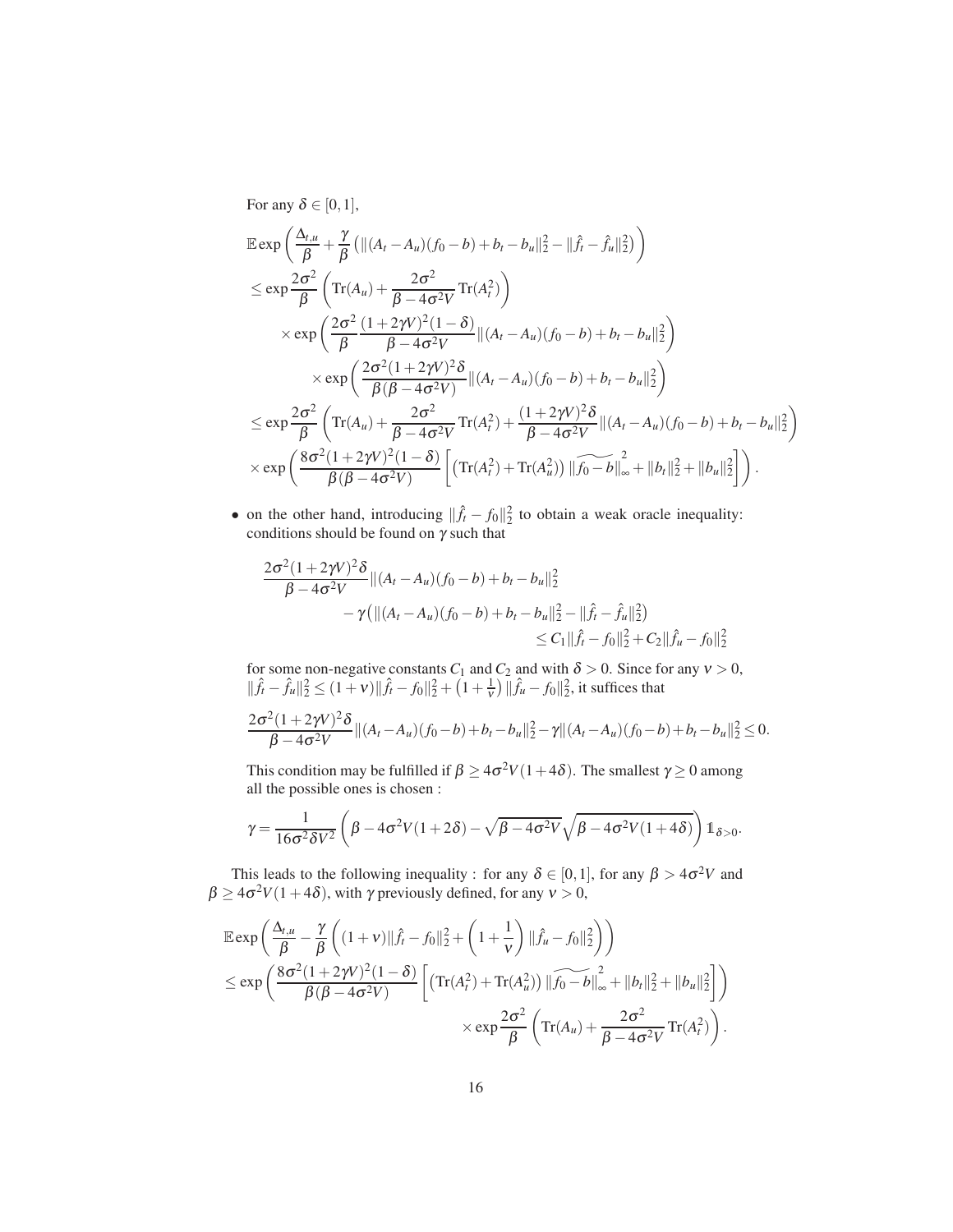Along the same lines as Alquier and Lounici [\[2](#page-19-6)], we first integrate according to the prior  $\pi$ , use Fubini's theorem, introduce the probability measures  $\rho$  and  $\mu$  and apply Jensen's inequality to obtain that for any  $\eta \in (0,1]$ ,

$$
\mathbb{E} \exp \frac{1}{\beta} \Big[ \int \int \Delta_{t,u} d\rho(t) d\mu(u) - (1+\nu)\gamma \int ||\hat{f}_t - f_0||_2^2 d\rho(t) \n- \frac{4\sigma^2}{\beta - 4\sigma^2 V} \int \left( \sigma^2 \text{Tr}(A_t^2) + 2(1-\delta)(1+2\gamma V)^2 \left[ ||\widetilde{f_0 - b}||_{\infty}^2 \text{Tr}(A_t^2) + ||b_t||_2^2 \right] \right) d\rho(t) \n- 2\sigma^2 \left( \int \text{Tr}(A_u) d\mu(u) + \frac{4(1-\delta)(1+2\gamma V)^2}{\beta - 4\sigma^2 V} \int \left[ ||\widetilde{f_0 - b}||_{\infty}^2 \text{Tr}(A_u^2) + ||b_u||_2^2 \right] d\mu(u) \right) \n- \left(1 + \frac{1}{\nu}\right) \gamma \int ||\hat{f}_u - f_0||_2^2 d\mu(u) - \beta \left( \text{KL}(\rho, \pi) + \text{KL}(\mu, \pi) + \ln \frac{1}{\eta} \right) \Big] \le \eta. \quad (A.1)
$$

<span id="page-16-0"></span>Finally, using  $\exp(x) \geq 1_{\mathbb{R}_+}(x)$ , for any  $\delta \in [0,1]$ , any  $\beta > 4\sigma^2 V$  and  $\beta \geq 4\sigma^2 V(1+\epsilon)$ 4 $\delta$ ), with  $\gamma$  previously defined, for any  $\eta \in (0,1]$ , for any  $\nu > 0$ ,

$$
\mathbb{P}\Big[\int\int\Delta_{t,u}d\rho(t)d\mu(u)\leq(1+\nu)\gamma\int\|\hat{f}_t-f_0\|_2^2d\rho(t) \n+\frac{4\sigma^2}{\beta-4\sigma^2V}\int\left(\sigma^2\text{Tr}(A_t^2)+2(1-\delta)(1+2\gamma V)^2\left[\|\widehat{f_0-b}\|_{\infty}^2\text{Tr}(A_t^2)+\|b_t\|_2^2\right]\right)d\rho(t) \n+2\sigma^2\left(\int\text{Tr}(A_u)d\mu(u)+\frac{4(1-\delta)(1+2\gamma V)^2}{\beta-4\sigma^2V}\int\left[\|\widehat{f_0-b}\|_{\infty}^2\text{Tr}(A_u^2)+\|b_u\|_2^2\right]d\mu(u)\right) \n+\left(1+\frac{1}{\nu}\right)\gamma\int\|\hat{f}_u-f_0\|_2^2d\mu(u)+\beta\left(\text{KL}(\rho,\pi)+\text{KL}(\mu,\pi)+\ln\frac{1}{\eta}\right)\Big] \geq 1-\eta.
$$

Combining Equation [\(A.1\)](#page-16-0) with  $\eta = 1$  and the inequality  $t \leq \exp(t) - 1$  leads to

$$
\mathbb{E}\left[\int\int\Delta_{t,u}d\rho(t)d\mu(u)\right] \leq \mathbb{E}\left[(1+v)\gamma\int||\hat{f}_t - f_0||_2^2d\rho(t)\right.
$$
  
+ 
$$
\frac{8\sigma^2}{\beta - 4\sigma^2V}(1 - \delta)(1 + 2\gamma V)^2\int\left[\|\widetilde{f}_0 - b\|_{\infty}^2\text{Tr}(A_t^2) + \|b_t\|_2^2\right]d\rho(t)
$$
  
+ 
$$
\frac{4\sigma^4}{\beta - 4\sigma^2V}\int\text{Tr}(A_t^2)d\rho(t) + 2\sigma^2\int\text{Tr}(A_u)d\mu(u)
$$
  
+ 
$$
\frac{8\sigma^2}{\beta - 4\sigma^2V}(1 - \delta)(1 + 2\gamma V)^2\int\left[\|\widetilde{f}_0 - b\|_{\infty}^2\text{Tr}(A_u^2) + \|b_u\|_2^2\right]d\mu(u)
$$
  
+ 
$$
\left(1 + \frac{1}{V}\right)\gamma\int||\hat{f}_u - f_0||_2^2d\mu(u) + \beta(\text{KL}(\rho, \pi) + \text{KL}(\mu, \pi))\right].
$$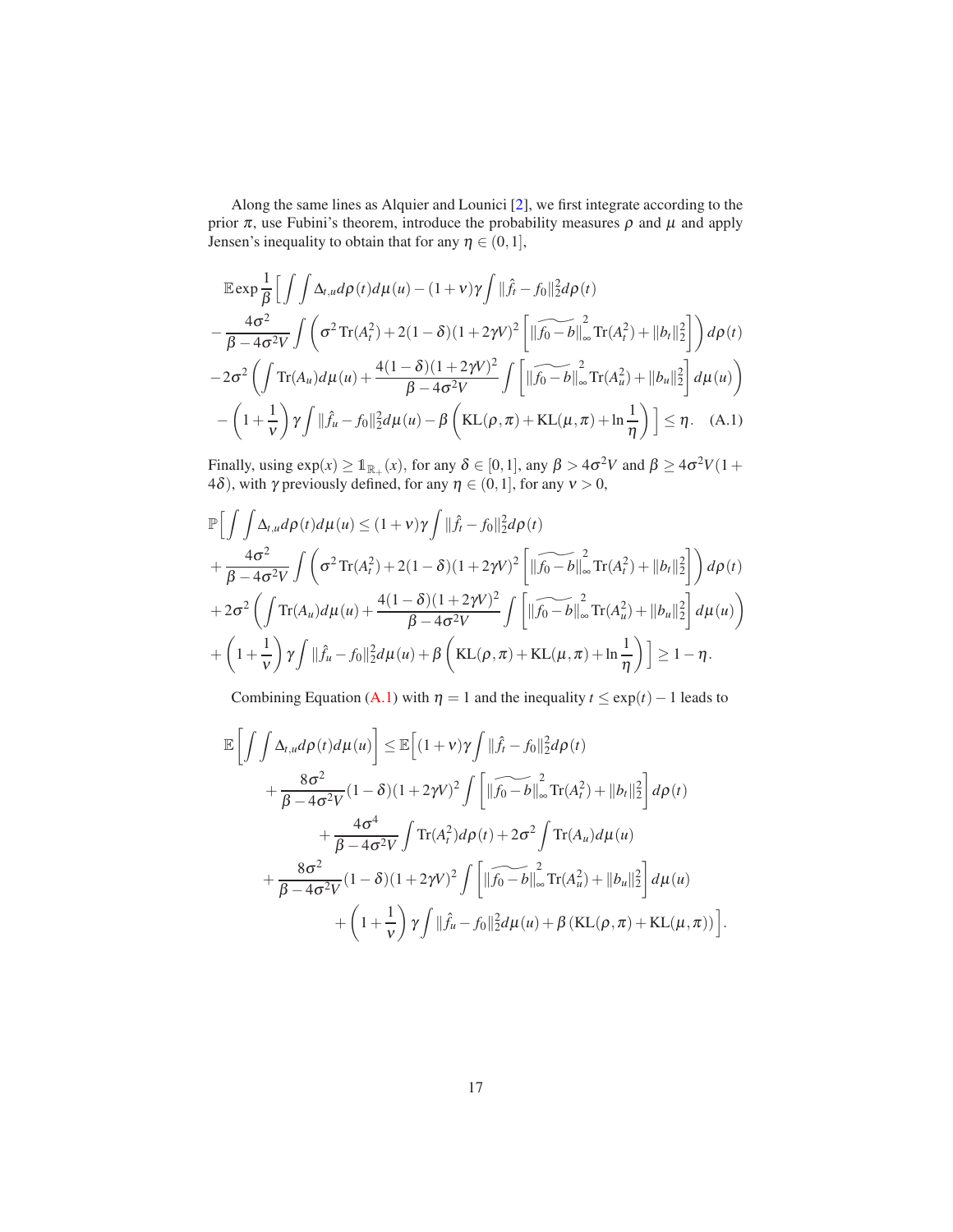We deduce thus that with probability at least  $1-\eta$ ,

$$
\int ||f_0 - \hat{f}_t||_2^2 d\rho(t) - \int ||f_0 - \hat{f}_t||_2^2 d\mu(t) \le (1+\nu)\gamma \int ||\hat{f}_t - f_0||_2^2 d\rho(t) \n+ \frac{4\sigma^2}{\beta - 4\sigma^2 V} \int \left(\sigma^2 \text{Tr}(A_t^2) + 2(1-\delta)(1+2\gamma V)^2 \left[ ||\widetilde{f_0 - b}||_{\infty}^2 \text{Tr}(A_t^2) + ||b_t||_2^2 \right] \right) d\rho(t) \n+ 2\sigma^2 \left( \int \text{Tr}(A_t) d\mu(t) + \frac{4(1-\delta)(1+2\gamma V)^2}{\beta - 4\sigma^2 V} \int \left[ ||\widetilde{f_0 - b}||_{\infty}^2 \text{Tr}(A_t^2) + ||b_t||_2^2 \right] d\mu(t) \right) \n- \int \text{pen}(t) d\rho(t) + \int \text{pen}(t) d\mu(t) + \left(1 + \frac{1}{\nu}\right) \gamma \int ||\hat{f}_t - f_0||_2^2 d\mu(t) \n+ \beta \left(2\text{KL}(\mu, \pi) + \ln \frac{1}{\eta}\right).
$$

Taking

pen(t) 
$$
\geq \frac{4\sigma^2}{\beta - 4\sigma^2 V} \left( \sigma^2 \text{Tr}(A_t^2) + 2(1 - \delta)(1 + 2\gamma V)^2 \left[ \|\widetilde{f_0 - b}\|_{\infty}^2 \text{Tr}(A_t^2) + \|b_t\|_2^2 \right] \right)
$$
,  
and  $V \subseteq N$ ,  $\{V_1 > 0 | (1 + V)Y_1 \leq 1\}$ , such that the inequality of any information

and  $v \in N = \{v > 0 | (1 + v)\gamma < 1\}$ , such that the inequality stays informative,

$$
(1 - (1 + v)\gamma) \int ||f_0 - \hat{f}_t||_2^2 d\rho(t) \le \left(1 + \left(1 + \frac{1}{v}\right)\gamma\right) \int ||f_0 - \hat{f}_t||_2^2 d\mu(t) + 2\sigma^2 \left(\int Tr(A_t) d\mu(t) + \frac{4(1 - \delta)(1 + 2\gamma V)^2}{\beta - 4\sigma^2 V}\int \left[\|\widehat{f_0 - b}\|_{\infty}^2 Tr(A_t^2) + \|b_t\|_2^2\right] d\mu(t)\right) + \int \text{pen}(t) d\mu(t) + \beta \left(2\text{KL}(\mu, \pi) + \ln\frac{1}{\eta}\right).
$$

Finally, since  $||f_0 - f_{EWA}||_2^2 \le \int ||f_0 - \hat{f}_t||_2^2 d\rho(t)$ ,

$$
||f_{0} - f_{EWA}||_{2}^{2} \leq \left(1 + \frac{(1+v)^{2}\gamma}{v(1-(1+v)\gamma)}\right) \int ||f_{0} - \hat{f}_{t}||_{2}^{2} d\mu(t) + \frac{2\sigma^{2}}{1-(1+v)\gamma} \left(\int Tr(A_{t}) d\mu(t) + \frac{4(1-\delta)(1+2\gamma V)^{2}}{\beta - 4\sigma^{2}V} \int \left[\|\widehat{f_{0} - b}\|_{\infty}^{2} Tr(A_{t}^{2}) + \|b_{t}||_{2}^{2}\right] d\mu(t)\right) + \frac{1}{1-(1+v)\gamma} \left(\int \text{pen}(t) d\mu(t) + \beta \left(2\text{KL}(\mu, \pi) + \ln\frac{1}{\eta}\right)\right).
$$

The result in expectation is obtained in the same fashion.

#### <span id="page-17-0"></span>A.4 Gaussian noise case and projection estimates

In this subsection, we assume that  $A_t$  are the matrices of orthogonal projections,  $b_t$  = 0, and the noise *W* is a centered Gaussian random variable with variance  $\sigma^2 I$ . The constants in the previous theorem can be enhanced: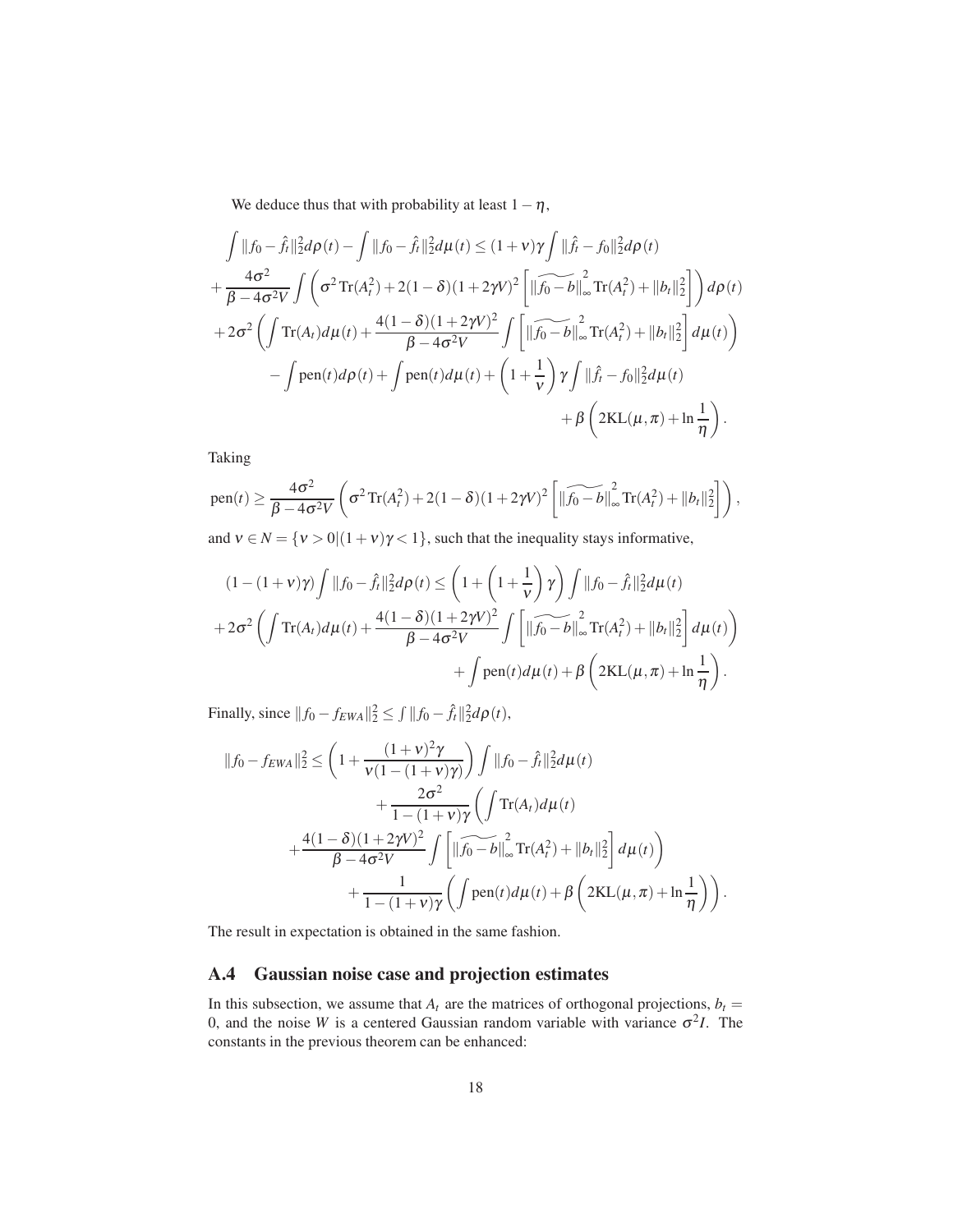**Theorem A.2.** *Let*  $\pi$  *be an arbitrary prior measure over*  $\mathcal{T}$ *. For any*  $\delta \in [0,1]$ *, any*  $\beta > 4\sigma^2(\delta+1)$ , the aggregate estimator  $f_{EWA}$  defined with

pen
$$
(t) \ge \frac{2\sigma^4}{\beta - 4\sigma^2} \left( 1 + 2(1 - \delta) \frac{\|\widetilde{f_0 - b}\|_{\infty}^2}{\sigma^2} \right) \operatorname{Tr}(A_t)
$$

*satisfies the oracle inequalities of Theorem [A.1](#page-9-2) with*  $\varepsilon = 2\varepsilon' = \frac{8\sigma^2 \delta}{\rho}$  $\frac{66}{\beta-4\sigma^2(\delta+1)}$  and

$$
price(t) = pen(t) + 2\left(1 + \frac{2(1-\delta)\sigma^2}{\beta - 4\sigma^2} \frac{\left\|\widetilde{f_0 - b}\right\|_{\infty}^2}{\sigma^2}\right) \text{Tr}(A_t)\sigma^2
$$

Note that the result may be further simplified using  $\text{price}(t) \le 2(\text{pen}(t) + \sigma^2 \text{Tr}(A_t)).$ 

Again, the key is a control of the deviation of the empirical risk of any aggregate around its true risk. We focus now on the proof of such a control obtaied by mixing control of exponential moments of a quadratic form of a Gaussian random variable with basic inequalities like Jensen, Fubini, and the important link between  $||f_0 - A_t f_0||_2^2$  and  $|| f_0 - A_t Y ||_2^2$ . For the sake of clarity, for any *t*, *u* ∈  $\mathcal{T}$ , let

<span id="page-18-0"></span>
$$
\Delta_{t,u} = ||f_0 - \hat{f}_t||_2^2 - r_t - ||f_0 - \hat{f}_u||_2^2 + r_u.
$$

A simple calculation yields

$$
\Delta_{t,u} = 2\left(W^{\top}(A_t - A_u)W + W^{\top}(A_t - A_u)(f_0 - b) - \sigma^2 \text{Tr}(A_t - A_u)\right).
$$

Since  $(A_t)_{t \in \mathcal{T}}$  are positive semi-definite matrices,  $W^\perp (A_t - A_u)W \leq W^\perp A_t W$ , and there exist an orthogonal matrix *U* and a diagonal matrix *D* such that  $A_t = U^\top DU$ .

For any  $\beta > 0$ ,

$$
\mathbb{E}\left[\exp\frac{\Delta_{t,u}}{\beta}\right] \leq \mathbb{E}\left[\exp\frac{2}{\beta}\left((UW)^{\top}D(UW) + (UW)^{\top}U(A_t - A_u)(f_0 - b) - \sigma^2\operatorname{Tr}(A_t - A_u)\right)\right].
$$

Following lemma 2.4 of Hsu et al. [\[35\]](#page-22-10), if  $\beta > 4\sigma^2$ ,

$$
\mathbb{E}\left[\exp\frac{\Delta_{t,u}}{\beta}\right] \leq \exp\frac{2\sigma^2}{\beta}\left(\mathrm{Tr}(A_u) + \frac{2\sigma^2\mathrm{Tr}(A_t) + ||(A_t - A_u)(f_0 - b)||_2^2}{\beta - 4\sigma^2}\right). \tag{A.2}
$$

Note that

$$
||(At - Au)(f0 - b)||22 \le 2 (||(f0 - b) - At(f0 - b)||22 + ||(f0 - b) - Au(f0 - b)||22)\le 2 (||(f0 - b) - At(Y - b)||22 + ||(f0 - b) - Au(Y - b)||22)\le 2 (||f0 - \hat{f}t||2 + ||f0 - \hat{f}u||2)
$$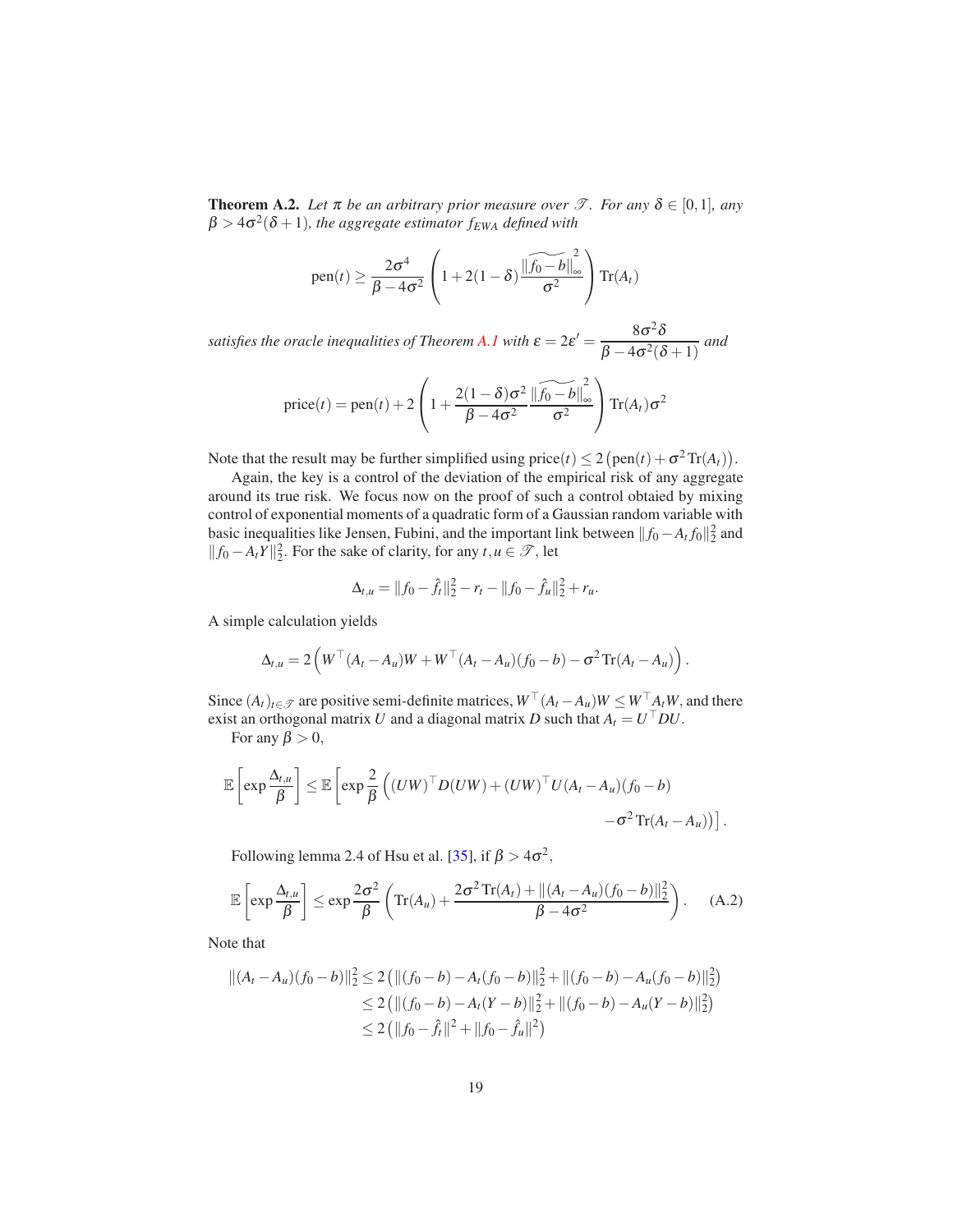$$
||(A_t - A_u)(f_0 - b)||_2^2 \le 2 (||A_t(f_0 - b)||_2^2 + ||A_u(f_0 - b)||_2^2) \le 2 ||\widetilde{f_0 - b}||_{\infty}^2 (\text{Tr}(A_t) + \text{Tr}(A_u)).
$$
  
Thus, for any  $\beta > 4\sigma^2$ , for any  $\delta \in [0, 1]$ ,

$$
\mathbb{E} \exp \left[ \frac{\Delta_{t,u}}{\beta} - \frac{2\sigma^2}{\beta} \left( \text{Tr}(A_u) + \frac{2\sigma^2 \text{Tr}(A_t)}{\beta - 4\sigma^2} \right) - \frac{4\sigma^2 \delta}{\beta(\beta - 4\sigma^2)} \left( ||f_0 - \hat{f}_t||_2^2 + ||f_0 - \hat{f}_u||_2^2 \right) - \frac{4\sigma^2}{\beta(\beta - 4\sigma^2)} (1 - \delta) ||\widehat{f_0 - b}||_{\infty}^2 (\text{Tr}(A_t) + \text{Tr}(A_u)) \right] \le 1.
$$

The proof can be concluded, along the same lines as Alquier and Lounici [\[2\]](#page-19-6), by first integrating according to the prior  $\pi$ , using Fubini's theorem, introducing the probability measures  $\rho$  and  $\mu$  and applying Jensen's inequality.

#### References

- <span id="page-19-0"></span>[1] H. Akaike. Information theory and an extension of the maximum likelihood principle. In *Second International Symposium on Information Theory (Tsahkadsor,* 1971), pages 267–281. Akadémiai Kiadó, Budapest, 1973.
- <span id="page-19-6"></span>[2] P. Alquier and K. Lounici. PAC-Bayesian bounds for sparse regression estimation with exponential weights. *Electron. J. Stat.*, 5:127–145, 2011. ISSN 1935-7524. doi: 10.1214/11-EJS601. URL <http://dx.doi.org/10.1214/11-EJS601>.
- <span id="page-19-1"></span>[3] Y. Amit and D. Geman. Shape quantization and recognition with randomized trees. *Neural Comput.*, 9(7):1545–1588, October 1997. ISSN 0899-7667. doi: 10.1162/neco.1997.9.7.1545. URL <http://dx.doi.org/10.1162/neco.1997.9.7.1545>.
- <span id="page-19-5"></span>[4] P. C. Bellec. Optimal bounds for aggregation of affine estimators. *ArXiv e-prints*, October 2014.
- <span id="page-19-4"></span>[5] A. Belloni, V. Chernozhukov, and L. Wang. Square-root lasso: pivotal recovery of sparse signals via conic programming. *Biometrika*, 98(4): 791–806, 2011. ISSN 0006-3444. doi: 10.1093/biomet/asr043. URL <http://dx.doi.org/10.1093/biomet/asr043>.
- <span id="page-19-3"></span>[6] G. Biau. Analysis of a random forests model. *J. Mach. Learn. Res.*, 13:1063– 1095, 2012. ISSN 1532-4435.
- <span id="page-19-2"></span>[7] G. Biau and L. Devroye. On the layered nearest neighbour estimate, the bagged nearest neighbour estimate and the random forest method in regression and classification. *J. Multivariate Anal.*, 101(10):2499–2518, 2010. ISSN 0047-259X. doi: 10.1016/j.jmva.2010.06.019. URL <http://dx.doi.org/10.1016/j.jmva.2010.06.019>.

and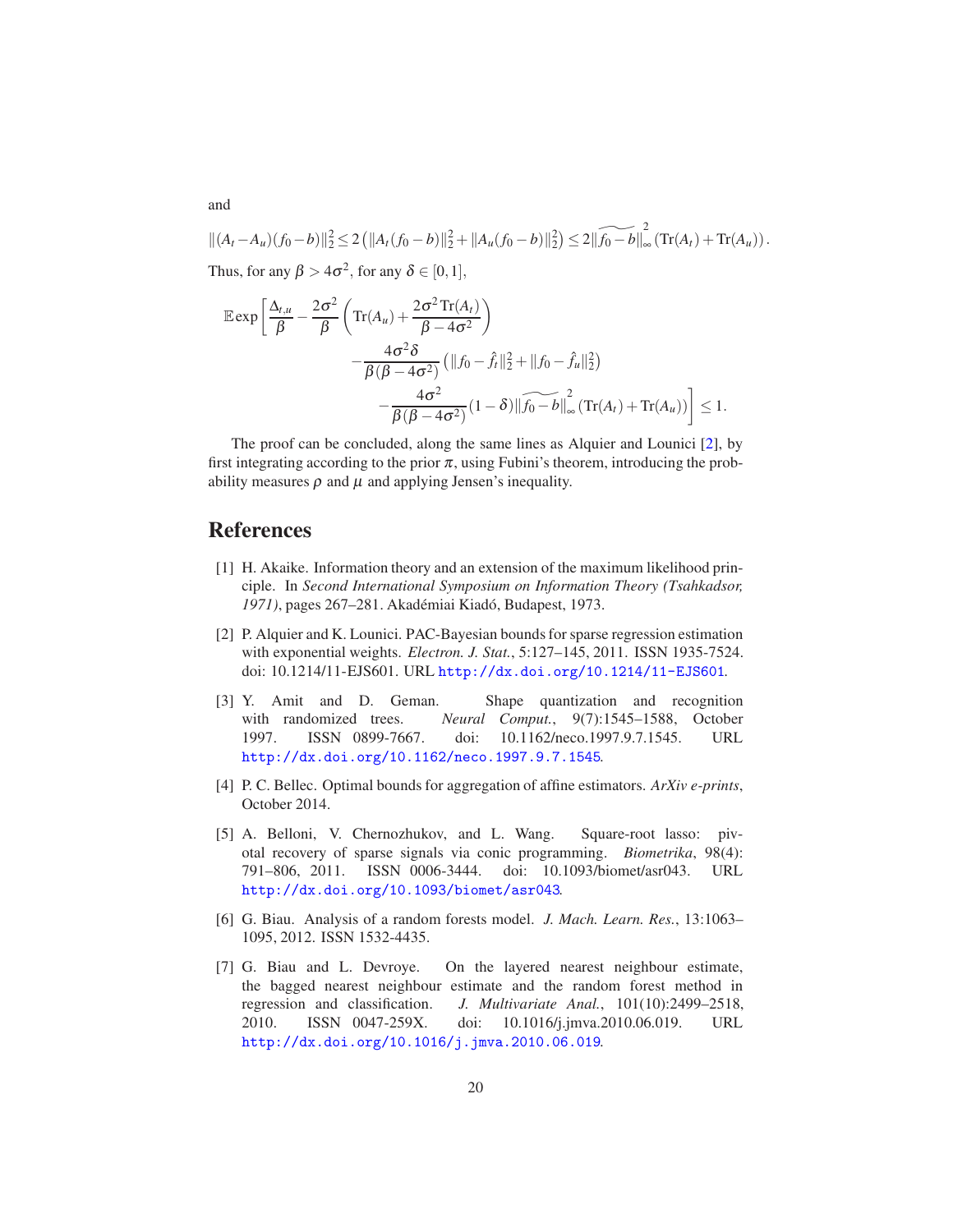- <span id="page-20-4"></span>[8] G. Biau, L. Devroye, and G. Lugosi. Consistency of random forests and other averaging classifiers. *J. Mach. Learn. Res.*, 9:2015–2033, 2008. ISSN 1532- 4435.
- <span id="page-20-2"></span>[9] L. Breiman. Bagging predictors. *Machine Learning*, 24(2):123–140, 1996. ISSN 0885-6125. doi: 10.1023/A:1018054314350.
- <span id="page-20-3"></span>[10] L. Breiman. Random forests. *Machine Learning*, 45(1):5–32, 2001. ISSN 0885- 6125. doi: 10.1023/A:1010933404324.
- <span id="page-20-5"></span>[11] O. Catoni. *Statistical learning theory and stochastic optimization*, volume 1851 of *Lecture Notes in Mathematics*. Springer-Verlag, Berlin, 2004. ISBN 3-540- 22572-2. doi: 10.1007/b99352. URL <http://dx.doi.org/10.1007/b99352>. Lecture notes from the 31st Summer School on Probability Theory held in Saint-Flour, July 8–25, 2001.
- <span id="page-20-6"></span>[12] O. Catoni. *Pac-Bayesian supervised classification: the thermodynamics of statistical learning*. Institute of Mathematical Statistics Lecture Notes—Monograph Series, 56. Institute of Mathematical Statistics, Beachwood, OH, 2007. ISBN 978-0-940600-72-0; 0-940600-72-2.
- <span id="page-20-1"></span>[13] N. Cesa-Bianchi and G. Lugosi. On prediction of individual sequences. *Ann. Statist.*, 27(6):1865–1895, 1999. ISSN 0090-5364. doi: 10.1214/aos/ 1017939242. URL <http://dx.doi.org/10.1214/aos/1017939242>.
- <span id="page-20-0"></span>[14] N. Cesa-Bianchi, Y. Freund, D. Haussler, D. P. Helmbold, R. E. Schapire, and M. K. Warmuth. How to use expert advice. *J. ACM*, 44(3):427– 485, May 1997. ISSN 0004-5411. doi: 10.1145/258128.258179. URL <http://doi.acm.org/10.1145/258128.258179>.
- <span id="page-20-9"></span>[15] E. Chernousova, Y. Golubev, and E. Krymova. Ordered smoothers with exponential weighting. page 2395–2419, 2013.
- <span id="page-20-10"></span>[16] D. Dai, P. Rigollet, and T. Zhang. Deviation optimal learning using greedy *Q*aggregation. *Ann. Statist.*, 40(3):1878–1905, 2012. ISSN 0090-5364. doi: 10. 1214/12-AOS1025. URL <http://dx.doi.org/10.1214/12-AOS1025>.
- <span id="page-20-11"></span>[17] D. Dai, P. Rigollet, L. Xia, and T. Zhang. Aggregation of affine estimators. *Electron. J. Stat.*, 8:302–327, 2014. ISSN 1935-7524. doi: 10.1214/14-EJS886. URL <http://dx.doi.org/10.1214/14-EJS886>.
- <span id="page-20-7"></span>[18] A. S. Dalalyan. SOCP based variance free Dantzig selector with application to robust estimation. *C. R. Math. Acad. Sci. Paris*, 350(15-16):785– 788, 2012. ISSN 1631-073X. doi: 10.1016/j.crma.2012.09.016. URL <http://dx.doi.org/10.1016/j.crma.2012.09.016>.
- <span id="page-20-8"></span>[19] A. S. Dalalyan and J. Salmon. Sharp oracle inequalities for aggregation of affine estimators. *Ann. Statist.*, 40(4):2327–2355, 2012. ISSN 0090-5364. doi: 10. 1214/12-AOS1038. URL <http://dx.doi.org/10.1214/12-AOS1038>.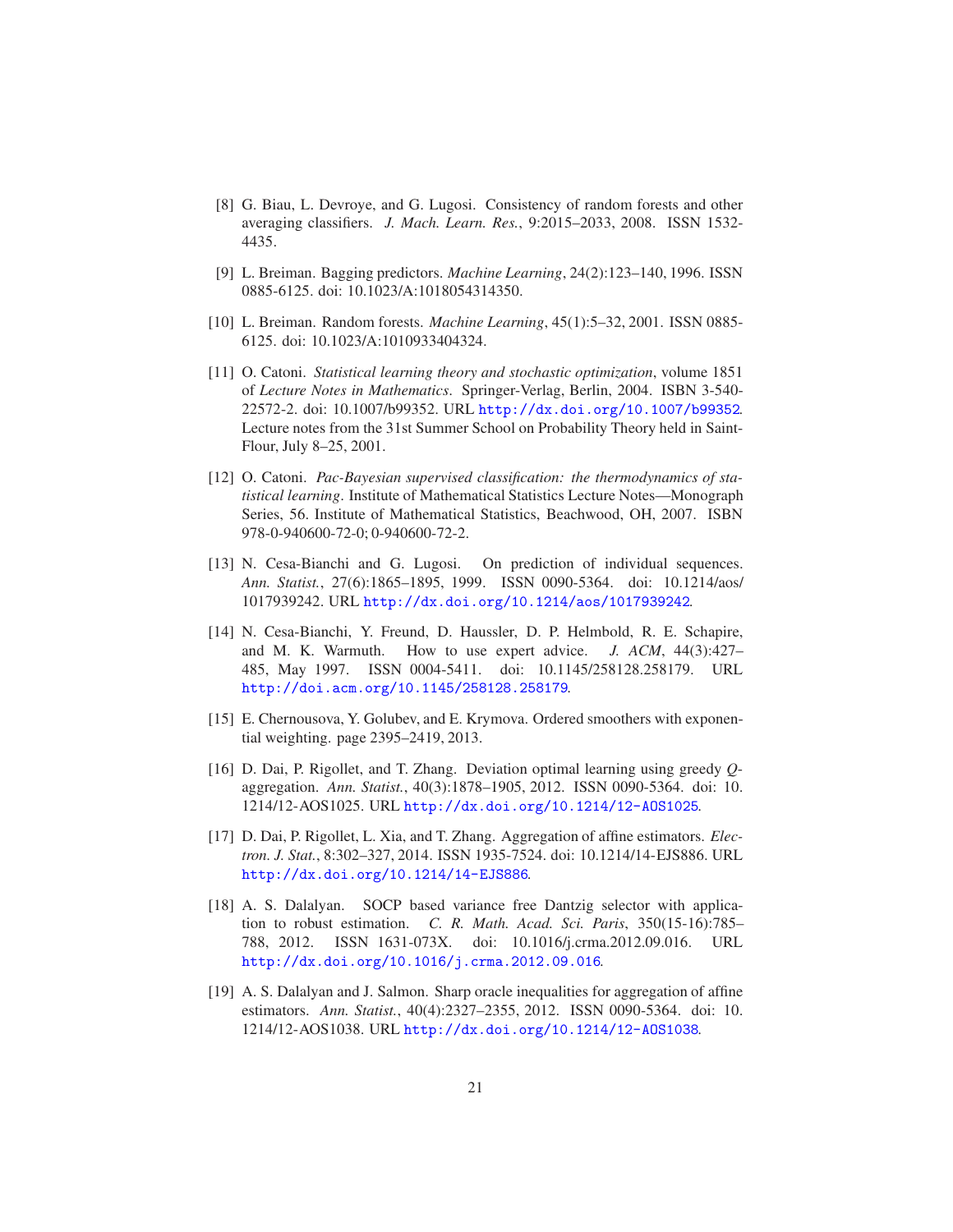- <span id="page-21-4"></span>[20] A. S. Dalalyan and A. B. Tsybakov. Aggregation by exponential weighting and sharp oracle inequalities. In NaderH. Bshouty and Claudio Gentile, editors, *Learning Theory*, volume 4539 of *Lecture Notes in Computer Science*, pages 97–111. Springer Berlin Heidelberg, 2007. ISBN 978-3-540-72925-9. URL [http://dx.doi.org/10.1007/978-3-540-72927-3\\_9](http://dx.doi.org/10.1007/978-3-540-72927-3_9).
- <span id="page-21-5"></span>[21] A. S. Dalalyan and A. B. Tsybakov. Aggregation by exponential weighting, sharp pac-bayesian bounds and sparsity. *Machine Learning*, 72(1-2):39–61, 2008. doi: 10.1007/s10994-008-5051-0.
- <span id="page-21-6"></span>[22] A. S. Dalalyan and A. B. Tsybakov. Sparse regression learning by aggregation and Langevin Monte-Carlo. *J. Comput. System Sci.*, 78(5):1423– 1443, 2012. ISSN 0022-0000. doi: 10.1016/j.jcss.2011.12.023. URL <http://dx.doi.org/10.1016/j.jcss.2011.12.023>.
- <span id="page-21-8"></span>[23] A. S. Dalalyan, M. Hebiri, K. Meziani, and J. Salmon. Learning heteroscedastic models by convex programming under group sparsity. In *ICML*, 2013.
- <span id="page-21-1"></span>[24] D. L. Donoho, I. M. Johnstone, G. Kerkyacharian, and D. Picard. Wavelet shrinkage: asymptopia? *J. Roy. Statist. Soc. Ser. B*, 57(2):301–369, 1995. ISSN 0035- 9246. With discussion and a reply by the authors.
- <span id="page-21-2"></span>[25] Y. Freund. Boosting a weak learning algorithm by majority. *Inform. and Comput.*, 121(2):256–285, 1995. ISSN 0890-5401. doi: 10.1006/inco.1995.1136. URL <http://dx.doi.org/10.1006/inco.1995.1136>.
- <span id="page-21-0"></span>[26] Theo Gasser and Hans-Georg Müller. Estimating regression functions and their derivatives by the kernel method. *Scand. J. Statist.*, 11(3):171–185, 1984. ISSN 0303-6898.
- <span id="page-21-3"></span>[27] R. Genuer. *Forets al ˆ eatoires : aspects th ´ eoriques, s ´ election de variables et appli- ´ cations*. PhD thesis, Université Paris-Sud, 2011.
- <span id="page-21-11"></span>[28] S. Gerchinovitz. *Prediction of individual sequences and prediction in the statistical framework : some links around sparse regression and aggregation techniques*. These, Université Paris Sud, December 2011. URL <https://tel.archives-ouvertes.fr/tel-00653550>.
- <span id="page-21-7"></span>[29] C. Giraud. Mixing least-squares estimators when the variance is unknown. *Bernoulli*, 14(4):1089–1107, 2008. ISSN 1350-7265. doi: 10.3150/08-BEJ135. URL <http://dx.doi.org/10.3150/08-BEJ135>.
- <span id="page-21-9"></span>[30] C. Giraud, S. Huet, and N. Verzelen. High-dimensional regression with unknown variance. *Statist. Sci.*, 27(4):500–518, 2012. ISSN 0883-4237. doi: 10.1214/ 12-STS398. URL <http://dx.doi.org/10.1214/12-STS398>.
- <span id="page-21-10"></span>[31] Y. Golubev. Exponential weighting and oracle inequalities for projection estimates. (48):269–280, 2012.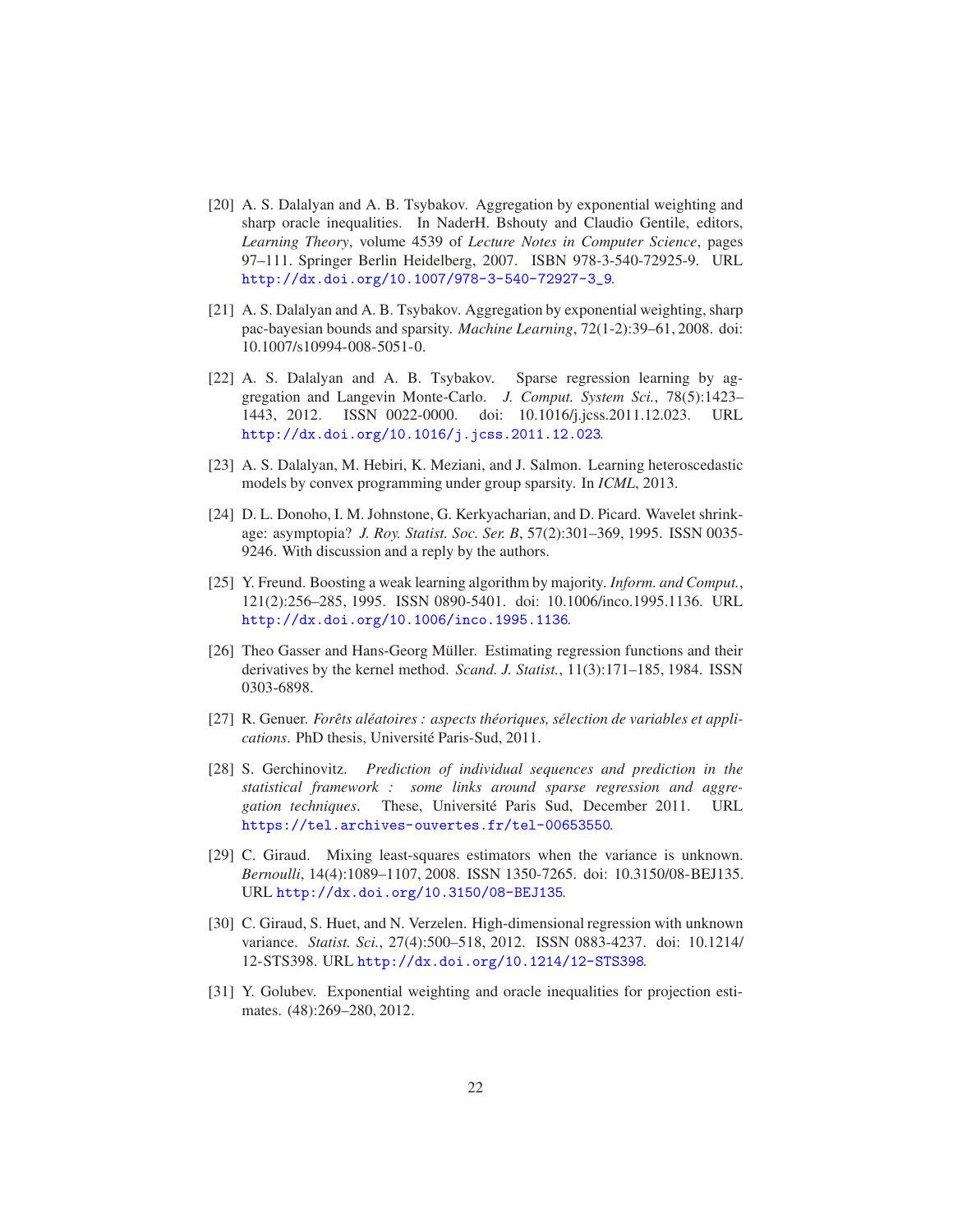- <span id="page-22-8"></span>[32] Y. Golubev and D. Ostobski. Concentration inequalities for the exponential weighting method. 23(1), 2014.
- <span id="page-22-9"></span>[33] B. Guedj and P. Alquier. PAC-Bayesian estimation and prediction in sparse additive models. *Electron. J. Stat.*, 7:264–291, 2013. ISSN 1935-7524. doi: 10.1214/13-EJS771. URL <http://dx.doi.org/10.1214/13-EJS771>.
- <span id="page-22-1"></span>[34] T. Hastie, R. Tibshirani, and J. Friedman. *The elements of statistical learning*. Springer Series in Statistics. Springer, New York, second edition, 2009. ISBN 978-0-387-84857-0. doi: 10.1007/978-0-387-84858-7. URL <http://dx.doi.org.revues.math.u-psud.fr:2048/10.1007/978-0-387-84858-7>. Data mining, inference, and prediction.
- <span id="page-22-10"></span>[35] D. Hsu, S. M. Kakade, and T. Zhang. A tail inequality for quadratic forms of subgaussian random vectors. *Electron. Commun. Probab.*, 17: no. 52, 6, 2012. ISSN 1083-589X. doi: 10.1214/ECP.v17-2079. URL <http://dx.doi.org/10.1214/ECP.v17-2079>.
- <span id="page-22-6"></span>[36] G. Lecué. Optimal rates of aggregation in classification under low noise assumption. *Bernoulli*, 13(4):1000–1022, 2007. ISSN 1350-7265. doi: 10.3150/ 07-BEJ6044. URL <http://dx.doi.org/10.3150/07-BEJ6044>.
- <span id="page-22-7"></span>[37] G. Leung and A. R. Barron. Information theory and mixing leastsquares regressions. *IEEE Trans. Inform. Theory*, 52(8):3396–3410, 2006. ISSN 0018-9448. doi: 10.1109/TIT.2006.878172. URL <http://dx.doi.org/10.1109/TIT.2006.878172>.
- <span id="page-22-2"></span>[38] N. Littlestone and M. K. Warmuth. The weighted majority algorithm. *Information and Computation*, 108(2):212 – 261, 1994. ISSN 0890-5401. doi: http://dx.doi.org/10.1006/inco.1994.1009. URL <http://www.sciencedirect.com/science/article/pii/S0890540184710091>.
- <span id="page-22-4"></span>[39] K. Lounici. Generalized mirror averaging and *D*-convex aggregation. *Math. Methods Statist.*, 16(3):246–259, 2007. ISSN 1066-5307. doi: 10.3103/S1066530707030040. URL <http://dx.doi.org/10.3103/S1066530707030040>.
- <span id="page-22-0"></span>[40] E. Nadaraya. On non-parametric estimates of density functions and regression curves. *Theory of Probability & Its Applications*, 10(1):186–190, 1965. doi: 10.1137/1110024. URL <http://dx.doi.org/10.1137/1110024>.
- <span id="page-22-3"></span>[41] A. Nemirovski. Topics in non-parametric statistics. In *Lectures on probability theory and statistics (Saint-Flour, 1998)*, volume 1738 of *Lecture Notes in Math.*, pages 85–277. Springer, Berlin, 2000.
- <span id="page-22-5"></span>[42] P. Rigollet. *Inégalités d'oracle, agrégration et adaptation*. PhD thesis, Université Pierre et Marie Curie- Paris VI, 2006.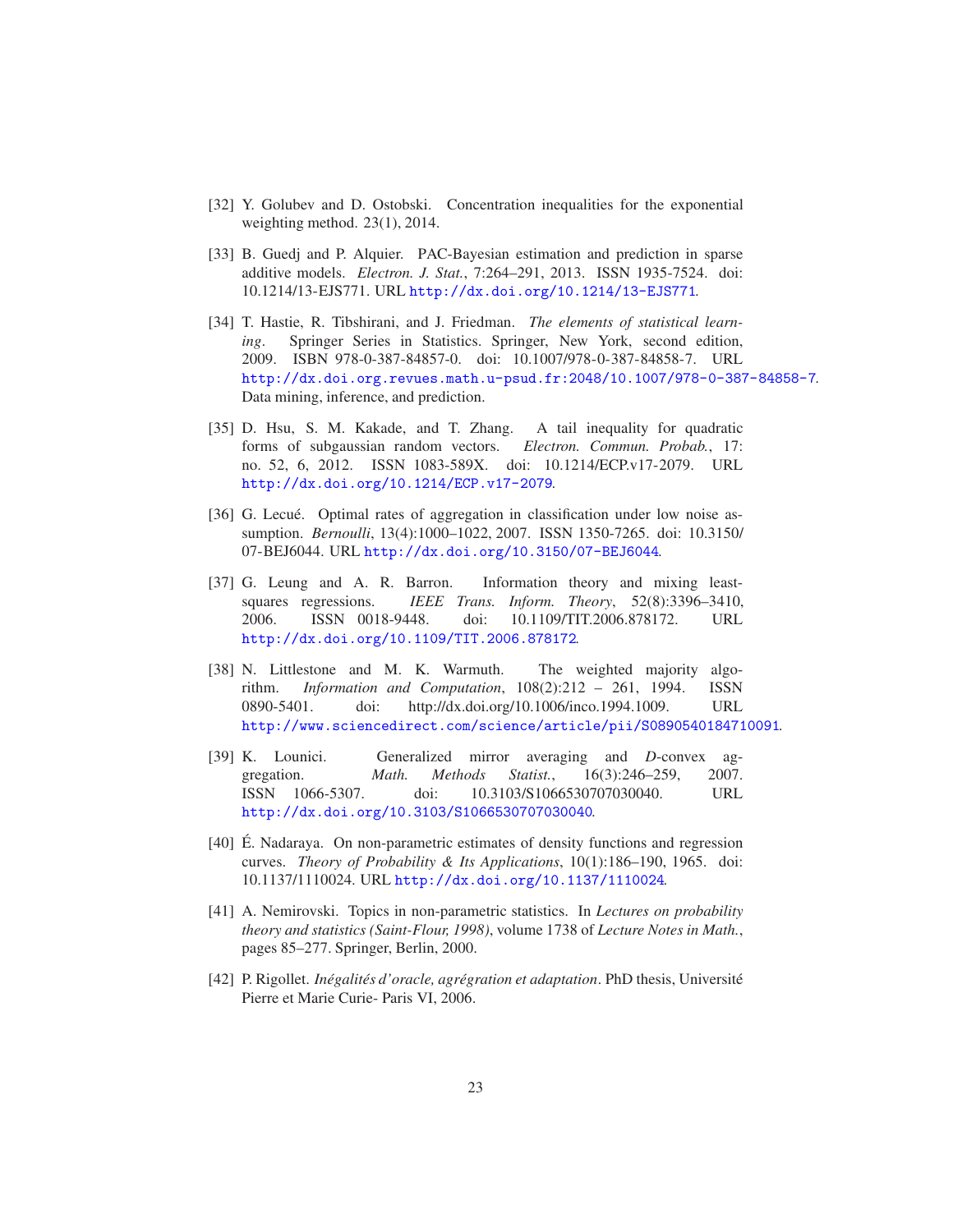- <span id="page-23-9"></span>[43] P. Rigollet and A. B. Tsybakov. Linear and convex aggregation of density estimators. *Math. Methods Statist.*, 16(3):260–280, 2007. ISSN 1066-5307. doi: 10.3103/S1066530707030052. URL <http://dx.doi.org/10.3103/S1066530707030052>.
- <span id="page-23-11"></span>[44] P. Rigollet and A. B. Tsybakov. Sparse estimation by exponential weighting. *Statist. Sci.*, 27(4):558–575, 2012. ISSN 0883-4237. doi: 10.1214/12-STS393. URL <http://dx.doi.org/10.1214/12-STS393>.
- <span id="page-23-5"></span>[45] R. E. Schapire. The strength of weak learnability. *Mach. Learn.*, 5(2):197– 227, July 1990. ISSN 0885-6125. doi: 10.1023/A:1022648800760. URL <http://dx.doi.org/10.1023/A:1022648800760>.
- <span id="page-23-3"></span>[46] G. Schwarz. Estimating the dimension of a model. *Ann. Statist.*, 6(2):461–464, 1978. ISSN 0090-5364.
- <span id="page-23-10"></span>[47] T. Sun and C.-H. Zhang. Scaled sparse linear regression. *Biometrika*, 99 (4):879–898, 2012. ISSN 0006-3444. doi: 10.1093/biomet/ass043. URL <http://dx.doi.org/10.1093/biomet/ass043>.
- <span id="page-23-2"></span>[48] R. Tibshirani. Regression shrinkage and selection via the lasso. *Journal of the Royal Statistical Society, Series B*, 58:267–288, 1994.
- <span id="page-23-8"></span>[49] A. B. Tsybakov. Optimal rates of aggregation. In B. Schölkopf and M. K. Warmuth, editors, *Learning Theory and Kernel Machines*, volume 2777 of *Lecture Notes in Computer Science*, pages 303–313. Springer Berlin Heidelberg, 2003. ISBN 978-3-540-40720-1.
- <span id="page-23-7"></span>[50] A. B. Tsybakov. Agrégation d'estimateurs et optimisation stochastique. *J. Soc. Fr. Stat. & Rev. Stat. Appl.*, 149(1):3–26, 2008. ISSN 1962-5197.
- <span id="page-23-4"></span>[51] V. G. Vovk. Aggregating strategies. In *Proceedings of the Third Annual Workshop on Computational Learning Theory*, COLT '90, pages 371–386, San Francisco, CA, USA, 1990. Morgan Kaufmann Publishers Inc. ISBN 1-55860-146-5. URL <http://dl.acm.org/citation.cfm?id=92571.92672>.
- <span id="page-23-1"></span>[52] G. Wahba. *Spline models for observational data*, volume 59 of *CBMS-NSF Regional Conference Series in Applied Mathematics*. Society for Industrial and Applied Mathematics (SIAM), Philadelphia, PA, 1990. ISBN 0-89871-244-0. doi: 10.1137/1.9781611970128. URL <http://dx.doi.org/10.1137/1.9781611970128>.
- <span id="page-23-0"></span>[53] G. S. Watson. Smooth regression analysis. *Sankhya Ser. A*, 26:359–372, 1964. ISSN 0581-572X.
- <span id="page-23-6"></span>[54] Y. Yang. Mixing strategies for density estimation. *Ann. Statist.*, 28(1): 75–87, 2000. ISSN 0090-5364. doi: 10.1214/aos/1016120365. URL <http://dx.doi.org/10.1214/aos/1016120365>.